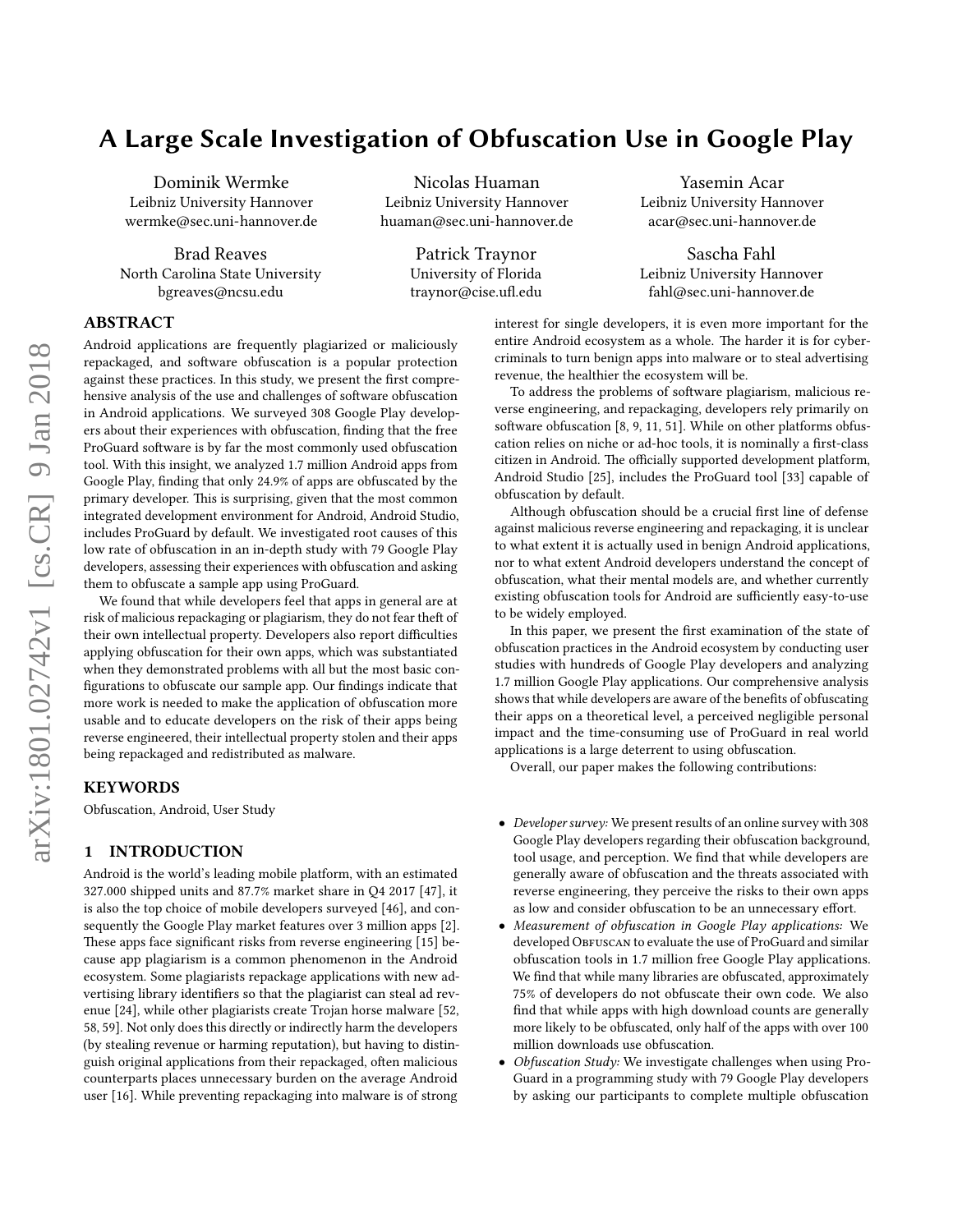tasks using ProGuard. While most developers successfully managed to complete a simple obfuscation task, they failed to correctly use ProGuard in a more complex and realistic scenario.

We acknowledge that software obfuscation is not a "silver bullet" that defends against all reverse engineering, but previous work shows that even simple forms of obfuscation (like identifier renaming) significantly increase the effort required to successfully reverse engineer software [\[8,](#page-10-3) [9\]](#page-10-4). Thus, software obfuscation is an effective and worthwhile practice to be encouraged. Moreover, it is critical to understand what prevents developers from obfuscating their applications.

## 2 RELATED WORK

We discuss related work in three key areas: research into the benefits of software obfuscation; attempts at developing obfuscationresistant Android analysis software; and developer studies performed for the Android platform.

Software obfuscation. Software obfuscation has been studied in many contexts, including as defense against reverse engineer-ing [\[12\]](#page-10-6), to prevent intellectual property attacks [\[13\]](#page-10-7), as disguise for malware [\[54\]](#page-11-9), and to avoid user profiling [\[49\]](#page-11-10). Researchers successfully employed code obfuscation techniques to avoid detection tools, including anti-malware software [\[40,](#page-11-11) [41,](#page-11-12) [56\]](#page-11-13), repackaging detection algorithms [\[30\]](#page-11-14), and app analysis tools [\[28\]](#page-11-15), although performance of anti-malware software improved in a more recent study [\[37\]](#page-11-16). A number of works detail different obfuscation techniques in general [\[7,](#page-10-8) [11,](#page-10-5) [12,](#page-10-6) [54\]](#page-11-9), and for the Java programming language in particular [\[10,](#page-10-9) [29,](#page-11-17) [43\]](#page-11-18). On the Android platform, Ghosh et al. discussed a number of obfuscation techniques that increase the complexity of the control flow to counter reverse engineering [\[23\]](#page-11-19). Similarly, Jung et al. investigated vulnerabilities of Korean banking apps against repackaging and suggested code obfuscation as one of multiple counter-measures [\[32\]](#page-11-20). Others have investigated the capabilities of software obfuscation for the hiding of Android malware: Protsenko et al. and Faruki et al. developed obfuscation frameworks for Dalvik bytecode and revealed shortcomings in popular anti-malware products [\[19,](#page-10-10) [40\]](#page-11-11).

Obfuscation-resistant Android analysis software. We investigate obfuscation in the Android ecosystem with a developed detection tool, OBFUSCAN. The wide range of available Android security anal-ysis software [\[42\]](#page-11-21) includes a number of detection tools that are resistant against obfuscation. These tools focus on the detection of code reuse [\[27,](#page-11-22) [55\]](#page-11-23), the detection of repacked malware [\[20,](#page-10-11) [22,](#page-11-24) [35,](#page-11-25) [45\]](#page-11-26), or identification of third-party libraries [\[3,](#page-10-12) [36\]](#page-11-27). Compared to ObFUScan which detects and measures actual obfuscation features, these tools focus on the detection of functionally similar or suspicious structures despite obfuscation. Linares-Vásquez et al. revisited Android reuse studies in the context of third-party library usage and code obfuscation [\[34\]](#page-11-28). With a simple heuristic of detecting the presence of a.java classes in main packages, they identified 415 obfuscated apps in a dataset of 24,379 randomly sampled apps from Google Play and suggested that code reuse studies should account for the impact of obfuscation and third-party libraries. Compared to this simple binary classification over few applications, OBFUSCAN detects a complete set of obfuscation techniques for a large-scale

dataset of 1.7 million apps. A step further than detection is the reversal of obfuscation by deobfuscation [\[48\]](#page-11-29). The DEGUARD tool developed by Bichsel et al. reverses ProGuard obfuscation with probabilistic learning [\[6\]](#page-10-13). While earlier work relating to obfuscation in Android apps focused on either reversing the effects of obfuscation or on detecting certain features of an app despite obfuscation, we detect multiple obfuscation features in a large-scale dataset and perform a root cause analysis with Google Play developers to place results in a better context.

Android developer studies. Previous Android developer studies were performed in the context of privacy, Trusted Layer Security/Secure Sockets Layer (TLS/SSL) security, and cryptographic Application Programming Interfaces (APIs). Balebako et al. performed interviews and online surveys to investigate how app developers make decisions about privacy and security, identifying several hurdles and suggesting improvements that would help user-privacy [\[4,](#page-10-14) [5\]](#page-10-15). Jain et al. suggested design changes to the Android Location API based on the results of a developer lab study [\[31\]](#page-11-30). Fahl et al. and Oltrogge et al. conducted developer surveys and interviews, revealing deficits in the handling of TLS/SSL and suggesting several improvements [\[17,](#page-10-16) [18,](#page-10-17) [39\]](#page-11-31). Nadi et al. found in a study that Java developers struggle with perceived low-level cryptography APIs [\[38\]](#page-11-32). Concerning obfuscation on the Android platform, Ceccato et al. assessed in experiments the impact of Java code obfuscation on the code comprehension of students, finding that obfuscation delays, but not prevents tampering [\[8,](#page-10-3) [9\]](#page-10-4). Compared to these works, our root cause analysis focuses on obfuscation knowledge and ability to use the obfuscation tool ProGuard among Google Play developers. Related to a previous developer study investigating the impact of information sources on code security by Acar et al. [\[1\]](#page-10-18), we find that developers are generally knowledgeable about the benefits and basic configuration, but fail to correctly perform the process for more complex setups.

#### <span id="page-1-0"></span>3 ANDROID OBFUSCATION BACKGROUND

Obfuscation tools for the Android ecosystem cover a wide range of price tiers and feature categories. Available tools range from free, open-source obfuscation solutions providing only basic obfuscation features such as ProGuard, up to premium obfuscation environments with high monthly per-developer-licensing fees such as DexGuard (cf. Table [1\)](#page-2-0).

The free ProGuard enjoys preferential treatment in the Android ecosystem. It is included with the Android SDK and supported by the official Android Studio IDE. In addition, other obfuscation tools inherit most of their obfuscation functionality from ProGuard; the now deprecated alternative tool chain Jack is configured by Pro-Guard configuration files and provides ProGuard's obfuscation with reduced options. Similarly, Redex accepts ProGuard's configuration files and mirrors the renaming functionality closely. DexGuard, ProGuard's commercial extension, utilizes name obfuscation with the same basic functionality as ProGuard, but with extended features and symbol space. Due to these similarities, OBFUSCAN is able to recognize not just Android applications obfuscated with ProGuard but also with other tools listed in Table [1.](#page-2-0)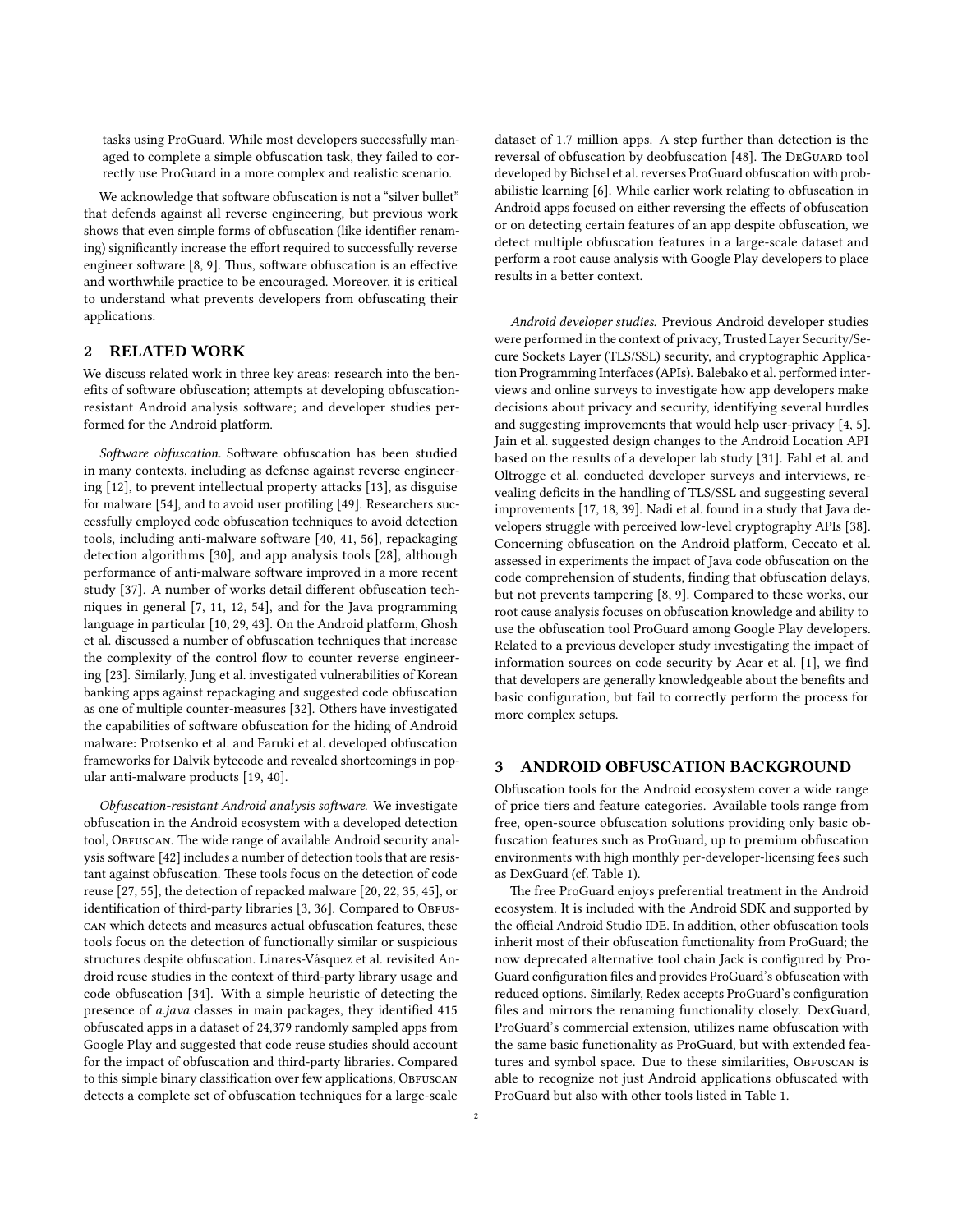<span id="page-2-0"></span>

|                         |            | Obfuscation<br>Other                                                                                                                                    |
|-------------------------|------------|---------------------------------------------------------------------------------------------------------------------------------------------------------|
| Name                    | License    | $N$ atermarking<br>Package name<br>ion<br>Method nam<br>Overloading<br>Annotations<br>Jebug Data<br>Field name<br>Class nam<br>String En<br>Еn<br>lass. |
| Allatori <sup>1,†</sup> | \$290      |                                                                                                                                                         |
| APKProtect              | Free       | Not maintained since 2013                                                                                                                               |
| $DashO^{\dagger}$       | On request |                                                                                                                                                         |
| DexGuard <sup>2,†</sup> | On request |                                                                                                                                                         |
| DexProtector            | \$800      | $\circ$<br>Ο<br>Ω<br>$\circ$<br>Ω<br>O                                                                                                                  |
| GuardIT                 | On request | Ο<br>Ω                                                                                                                                                  |
| Jack $3, \dagger$       | Free       | о<br>Ω                                                                                                                                                  |
| ProGuard <sup>4,†</sup> | Free       | - 0<br>о<br>റ                                                                                                                                           |
| $ReDev^{5,\dagger}$     | Free       | Ω                                                                                                                                                       |
| yGuard <sup>†</sup>     | Free       |                                                                                                                                                         |

 $1$  Multiple obfuscation patterns, default can be detected

Extends ProGuard's features, subset can be detected 3

Subset of ProGuard's features with same configuration format, deprecated <sup>4</sup> Included with official Android SDK and integrated with Android Studio

Mirrors ProGuard's obfuscation with same configuration format

Obfuscation features (partially) detected by OBFUSCAN

Table 1: Selected features of popular obfuscation software for the Android environment.

In addition to the fact that many tools are related to ProGuard, OBFUSCAN also detects features that would be used by any obfuscation tool including other name obfuscation patterns (e.g., replacing class names with restricted keywords of the Windows operating system by DexGuard or Allatori), removal of certain field meta data (e.g., debug information or annotations), or modifications to packaged files (e.g., renaming the classes.dex file). Hence, while being specifically developed to detect ProGuard-based obfuscation, OBFUSCAN can be used to detect any kind of name obfuscation in Android applications. While more advanced obfuscation techniques such as string encryption are not detectable using OBFUSCAN, it can be used to find out whether an Android application uses obfuscation at all.

#### 3.1 Why Software Obfuscation Matters

Obfuscation provides a defense against several undesired activities. First, it protects design secrets from being made public. In situations where algorithms or trade secrets are embedded in application code, obfuscation makes these secrets more difficult to acquire. This may be important in some domains (e.g., apps that embed custom machine learning models) but not in others (e.g., wallpapers). More importantly, software obfuscation prevents code theft and reuse. Many developers (including our survey participants) primarily think of this problem as one of a legitimate competitor stealing portions of code to simplify their own development. This is a rare and unlikely practice. A far less rare practice is wholesale app the $ft$  – known as repackaging – where an adversary copies the entire app; this can be done to insert malicious code. Another common behavior is to profit from an existing app's popularity

by repackaging it with different advertising libraries that pay the adversary and releasing the app onto third party markets (perhaps at a lower price). [\[21\]](#page-11-33)

The practice of repackaging is epidemic, and represents a threat to the entire ecosystem. Zhou et al. found that 86% of malware samples they collected were repackaged versions of benign applications [\[59\]](#page-11-5), and in a related project found that up to 13% of entire third party markets consist of plagiarized, repackaged apps [\[57,](#page-11-34) [58\]](#page-11-4). Other measurements have shown that apps are repackaged by the thousands [\[14,](#page-10-19) [50\]](#page-11-35), and in fact one of our participants was a victim of app repackaging on multiple occasions. The consequence of this is that end users are regularly threatened by malicious code, and app developers risk losing revenue that is being stolen by adversaries in advertising fraud. Moreover, by infecting devices or cheating developers the practice of app repackaging threatens the popularity of the platform for both end users and developers alike.

Software obfuscation provides a practical solution to this problem, and while not perfect, does provide some benefits in an otherwise difficult situation. Other approaches to code protection like secure computation or using secure enclaves – are simply impractical for Android developers. For example, provably secure mechanisms (e.g., secure computation) are computationally expensive and are designed for "pure computations" (e.g, set intersection) — not for mundane system challenges like writing click wrappers for UI buttons. As another example, mechanisms that hide leverage secure enclaves are not available to end developers on the Android platform. Software obfuscation is sometimes derided as "security by obscurity." Such "security by obscurity" is regularly lampooned by practicing security professionals, usually for good reason: obscurity is often used by novices in the place of actually effective protections. However, in some cases, obscurity can help security, especially when there are no other effective and/or practical security mechanisms. This is certainly the case when protecting code to run on a client device.

One of our study participants included an analogy to describes his or her approach to obfuscation:

> "A bear jumps out of a bush and starts chasing two hikers. They both start running for their lives, but then one of them stops to put on his running shoes. His friends says, 'What are you doing? You can't outrun a bear!' His friend replies, 'I don't have to outrun the bear; I only have to outrun you!"'

We feel this analogy summarizes the perceived benefits of obfuscation nicely: while one might argue about the efficiency of preventing code analysis via obfuscation, it does provide a difficulty layer for malicious repackaging and software piracy, as well as a side benefit of optimization that our participants occasionally mentioned.

We note that the benefits of obfuscation certainly depend on the efficacy of the obfuscation applied. In this paper, we focus on ProGuard<sup>[1](#page-2-1)</sup>. Though ProGuard is not as technically sophisticated as other tools, we find that it is the most commonly used tool in Android applications. We expect this is due to the fact that ProGuard is freely available to developers and built in to Android

<span id="page-2-1"></span><sup>&</sup>lt;sup>1</sup>Though not to the exclusion of other obfuscations tools.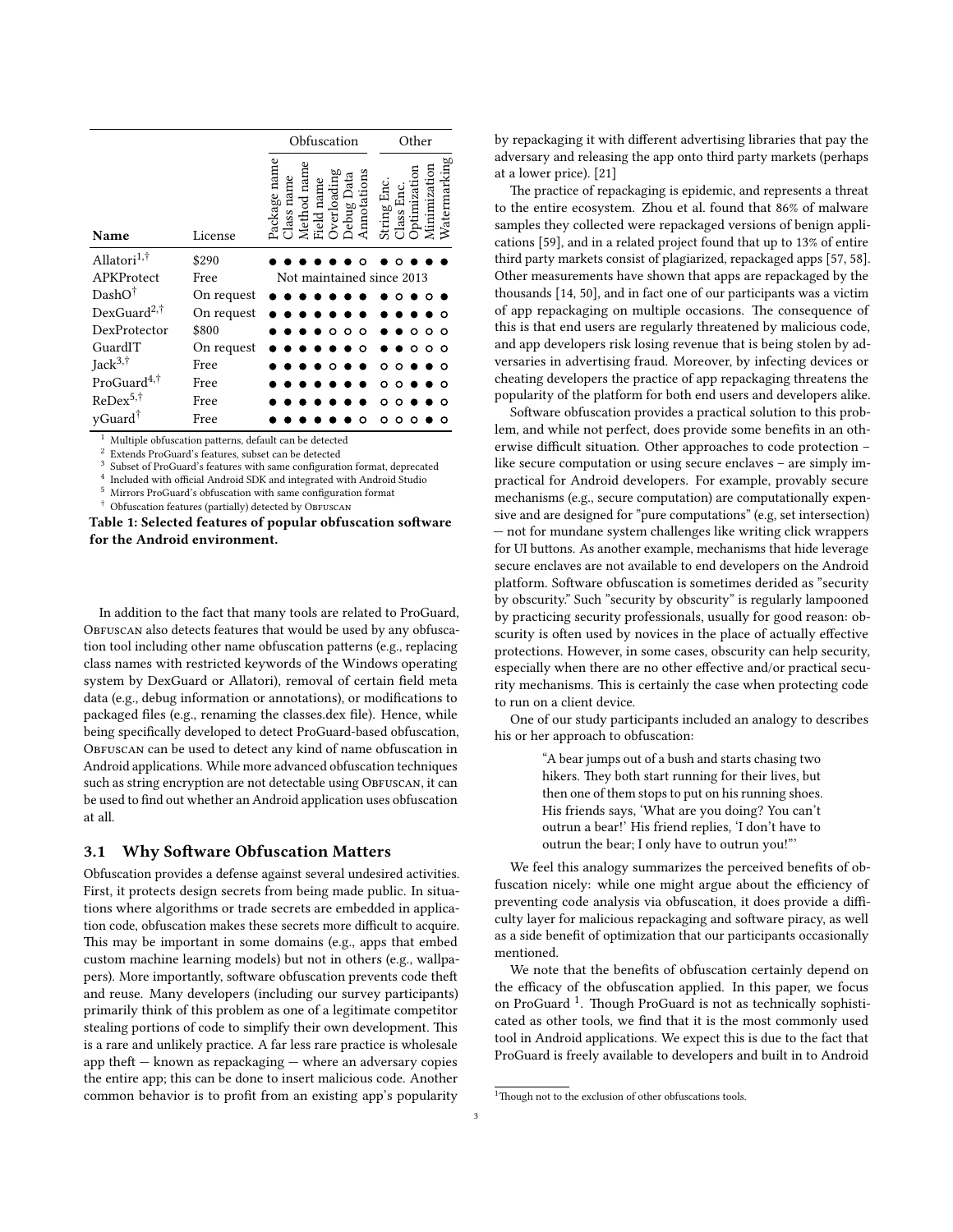Studio. We find that only 0.22% of apps use what is likely a non-ProGuard-related obfuscation tool. To the best of our knowledge, there is much anecdotal evidence about the effectiveness of various obfuscations, but little rigorous empirical evidence of this. In a recent survey, Schrittwieser et al. found that simple obfuscation techniques can still be effective against automated analyses [\[44\]](#page-11-36). However, they also note that metrics for effectiveness of obfuscation are still elusive, despite the popularity of software obfuscation. Another suite of studies investigated the effects of obfuscation on the ability of reverse engineers to efficiently or correctly analyze Java code after obfuscation was applied [\[8,](#page-10-3) [9\]](#page-10-4). In that work, Ceccato et al. found that on average obfuscation reduced the efficiency of reverse engineers by a factor of between two and four. Apart from this study, there is a mountain of anecdotal evidence from practitioners in industry. The authors of this paper (who have extensive experience reverse engineering Android applications) have found that ProGuard obfuscation doubles the amount of required analysis time for an exhaustive security audit. Other pieces of anecdotal data include the the problems that malware analysts face when dealing with malware packers.

We note that while the question is beyond the scope of this work, more evidence is needed to characterize the effectiveness of software obfuscation, especially for mobile applications, as well as the effectiveness of obfuscation on preventing repackaging. As this paper is the first step in analyzing obfuscation of legitimate software in the Android ecosystem, we hope that the techniques we develop in this work will facilitate such analyses in future work.

## 4 DEVELOPER SURVEY

We performed an online survey with Google Play developers to investigate their obfuscation practices $^2$  $^2$ : we asked them whether they had heard of obfuscation, whether they knew what it was, whether they had ever used it or decided against using it, and why. Additionally, we measured their awareness of "repackaging", "reverse engineering", "software plagiarism", and "obfuscation". We asked how strongly they feel that apps in general and their own apps in particular are threatened by the first three concepts. We followed this up with a set of general questions about their Android development practices.

#### 4.1 Results

Of the 308 valid participants in this survey, 241 (78%) had heard of obfuscation. 187 (61% of valid participants, 78% of those who had heard of obfuscation) had thought about obfuscating their apps. 148 (48%) had obfuscated one or more apps in the past. 210 (68%) participants had heard of obfuscation in the context of Android, while  $253 (82%)$  had heard of reverse engineering,  $201 (65%)$  of software plagiarism and, 189 (61%) of software repackaging. They felt that apps in general were most threatened by reverse engineering, but felt that their own app was less likely to face those threats than apps "in general" (cf. Figure [1\)](#page-3-1).

One participant explicitly stated "I wasn't sure my apps would be even popular enough so that someone would bother to copy them. If they would get popular, I'd release an update with obfuscation on."

<span id="page-3-1"></span>

Figure 1: Answer distribution of the online questionnaire as Likert plots. "Don't know" answers are omitted.

Another said "I see it as highly unlikely, that someone is actually interested in reverse engineering my code. I have encountered several fraud cases as an Android developer. All consisted of minimum reverse engineering efforts, i.e. people decompiled my app, changes the advertising ID code, repacked it, and published it under a different name."

A third answered "2.2 millions [sic] of apps in Google Play. who would decompile my app?"

Of the 148 developers who said they already used obfuscation, only 79 verified that obfuscation was successful; however, some assumed successful obfuscation "when no compile error appeared anymore" or "the app worked". 127 of them stated they had prior experience with ProGuard, while 87 Developers stated they actively decided against using it. This implies a high rate of people who tried ProGuard but gave up on actually using it, which is confirmed by some of the comments discussed later on. Risk perception of theft of intellectual property is low  $-$  only 102 (33%) developers were afraid of this.

One developer said that obfuscation was "just another step for me. Decided risk is not perhaps great enough to justify the extra work."

Someone else mentioned that "It's time consuming. Often it will break something and I don't think I'm such a high value target that people will repackage my app."

Several developers mentioned that obfuscation was "too much trouble" or "too much effort".

We analyzed three free text questions asking developers for reasons that motivated them to use obfuscation, why developers

<span id="page-3-0"></span><sup>2</sup> Full questionnaire included in appendix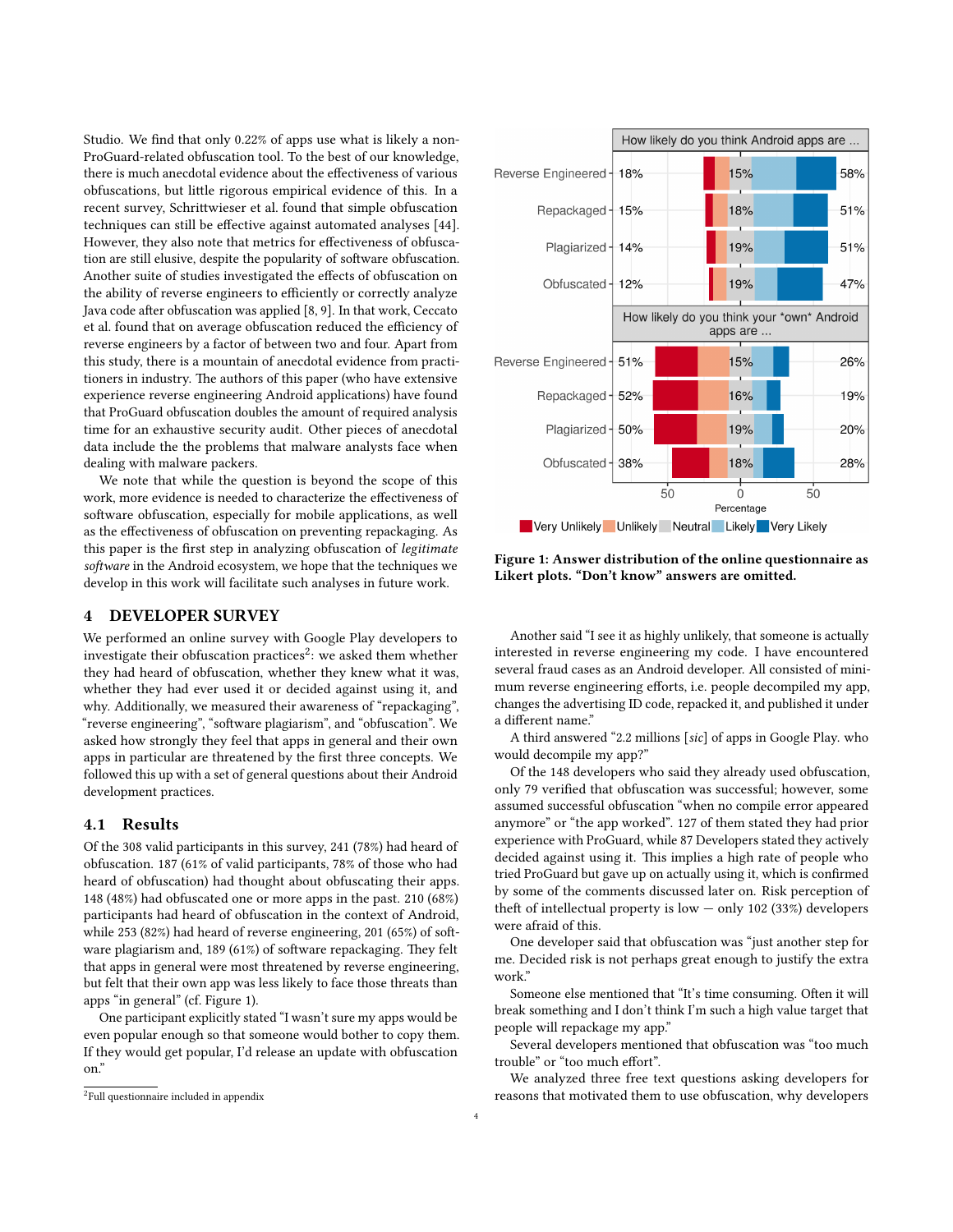who knew about obfuscation did not use it and how they verified that obfuscation was working as expected. Two researchers coded answers independently. Conflicts were resolved with the help of a third researcher.

Reasons to obfuscate: The majority of developers (58.4%) stated they used obfuscation to protect their intellectual property against malicious reverse engineering. However, 13.2% of the developers said they used ProGuard's obfuscation features because it came with Android Studio for free and was so easy to use. 16.8% used obfuscation because they wanted ProGuard's optimization features and adding obfuscation was trivial. 4% suffered from a misconception of what obfuscation can do. They turned it on to give their users some extra level of security similar to encrypting files or using secure network connections. 6.2% turned on obfuscation because there was a policy (either given by the company they worked for or a customer) that dictated its use.

Reasons to not obfuscate: Most developers (54.8%) who thought about obfuscation and then decided against using it did not feel they had to protect their applications against reverse engineering, either because they open sourced their applications or included no valuable intellectual property. 35% of the developers stated they tried to use obfuscation and gave up since it was too complicated. They could not get third party libraries to run or had other issues such as non-working JavaScript interfaces. 5.8% of the developers said there was a company policy that did not allow them to obfuscate code. However, no one elaborated on those policies in more detail. 3.2% said they tried to understand the concept of obfuscation and gave up when they could not see how obfuscation could provide any protection against reverse engineering and plagiarism.

Verifying that obfuscation works: 75% of the developers who said they verified the correct use of obfuscation decompiled the application and manually looked for obfuscation features. However, all mentioned the manual use of Apktool [\[53\]](#page-11-37) instead of using Android Studio's integrated APK Analyzer feature. 11% of the developers said they trusted Android Studio's toolchain and its logfiles. Some developers (1.5%) said they verified the correct use of obfuscation by comparing the size of the non-obfuscated with the obfuscated version of an application.

Concerning the 148 Developers who used obfuscation at least once before, we asked them for the tools they used. Most developers (85.8%) previously used ProGuard. Second most popular answer with 8.1% was the now deprecated Jack toolchain. $3$  Jack relies on the ProGuard configuration format and mostly mirror ProGuard's obfuscation features while missing some of the more advanced configuration options, such as class name overloading or renaming of resource files. 7.4% used DexGuard, a paid version of ProGuard including some more advanced features such as string encryption. Six developers (4.0%) used ReDex which optimizes .dex bytecode while ProGuard optimizes .class bytecode, but whose renaming functionality closely follows ProGuard's including the same conguration format. 8 Developers also specified other obfuscation tools with only one appearance, like an obfuscation tool built-in to the

<span id="page-4-0"></span>

<span id="page-4-2"></span>

Figure 2: Comparison of app metadata from Google Play with metadata from our participants.

Unity engine.[4](#page-4-1) Overall, ProGuard and ProGuard-like tools are the tools of choice.

## <span id="page-4-4"></span>4.2 Sampling

To determine the validity of our survey results, we compare metadata of 3,159 apps associated with Google Play accounts from our survey participants with metadata of 2.7M free and paid Google Play applications (cf. Figure [2\)](#page-4-2). $5$  We included the download count (mean store: 5.46, mean sample: 5.89, category 5 corresponds to 100–500 downloads, category 6 to 500–1,000 downloads), the average user rating (mean store: 3.10, mean sample: 3.29) and the date of the last update (mean store: 2015-11-16, mean sample: 2015-09-01) to investigate app age and long-term developer support. Hence, we estimate a rather high validity of our survey results.

## 4.3 Ethics and Recruiting

Both this survey and the study described in section [7](#page-8-0) were approved by the ethical review board of University A in Germany and by the Institutional Review Board of University B in the US. Additionally, the strict data and privacy protection laws in Germany were taken into account for collecting, processing and storing participants' data.

We gathered email addresses from developers who had published apps on Google Play and emailed them an invitation with the options to participate, learn more about our research without priming them, or be blacklisted for the future. We sent emails to 91,185 developers for both the survey and the ProGuard task study; 12,165 (13.4%) of those emails bounced. Before starting, we asked developers to consent to our use and publication of their answers, including code.

## 4.4 Limitations

As with any user study, our results should be interpreted in context. We chose an online study because it is difficult to recruit "real" Android application developers (rather than students) for an inperson lab study at a reasonable cost. Choosing to conduct an online study allowed us less control over the study environment; however, it allowed us to recruit a geographically diverse sample. Because we targeted developers, we could not easily take advantage of services like Amazon's Mechanical Turk or survey sampling firms. Managing online study payments outside such infrastructures is

<span id="page-4-1"></span><sup>&</sup>lt;sup>4</sup>cf. https://unity3d.com/de/

<span id="page-4-3"></span><sup>5</sup>We crawled all relevant metadata from the Google Play website.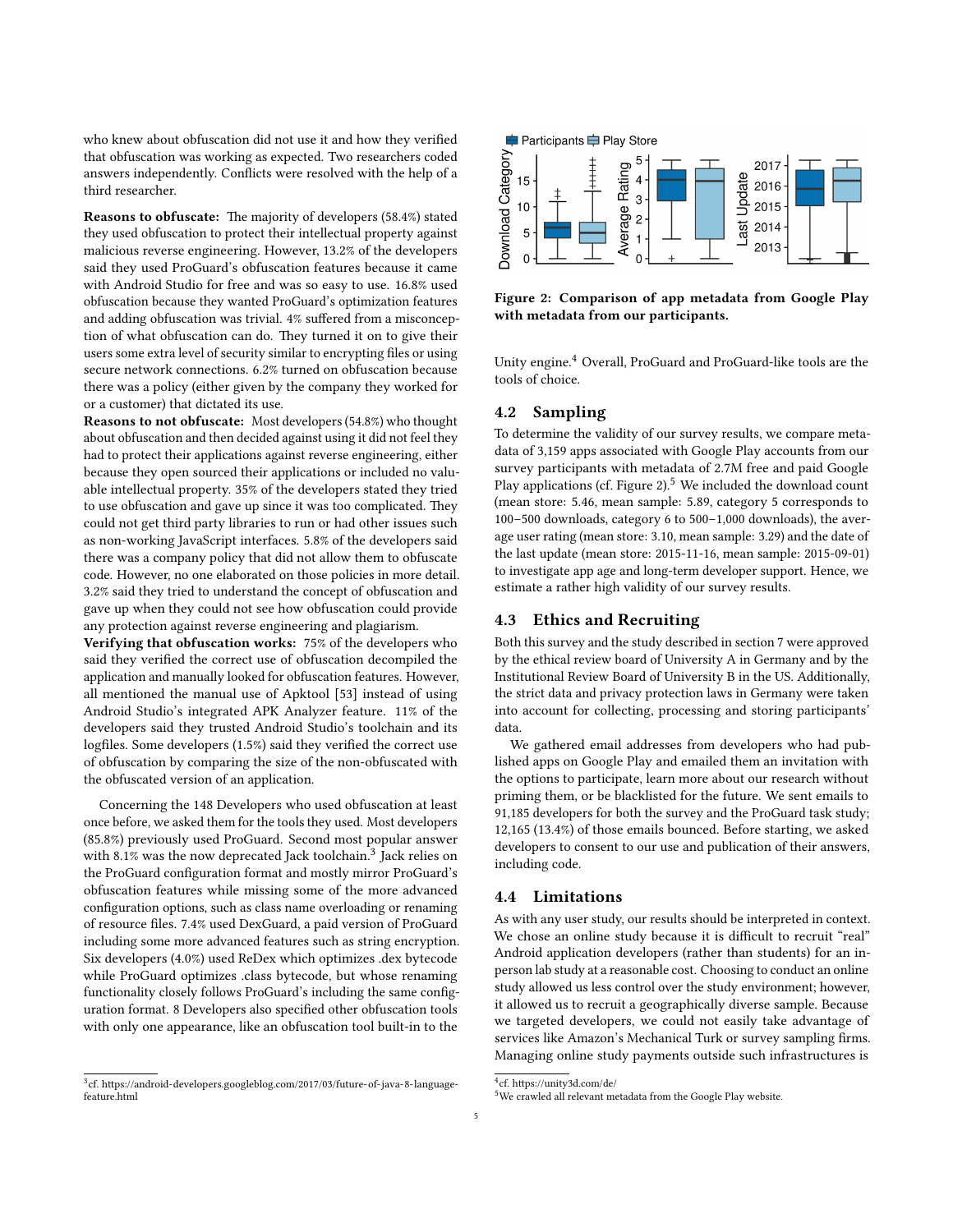very challenging; as a result, we did not offer compensation and instead asked participants to generously donate their time. As might be expected, the combination of unsolicited recruitment emails and no compensation led to a strong self-selection effect, and we expect that our results represent developers who are interested and motivated enough to participate.

In any online study, some participants may not provide full effort, or may answer haphazardly. In this case, the lack of compensation reduces the motivation to answer in a manner that is not constructive; those who are not motivated will typically not participate. We attempted to remove any obviously low-quality data (e.g., responses that are entirely invective) before analysis, but cannot discriminate perfectly.

# 5 OBFUSCAN: DETECTING PROGUARD **OBFUSCATION**

While our developer survey indicated that roughly half of participants had obfuscated an app in the past, it did not provide a ground truth view into how apps are obfuscated across the entire ecosystem. To answer this question, we developed the OBFUSCAN tool to detect various obfuscation techniques in compiled Android apps. OBFUSCAN is capable of detecting many obfuscation techniques, in particular those used by ProGuard and related tools. We evaluated the efficacy of OBFUSCAN by conducting a controlled experiment using sample Android applications.

#### 5.1 Obfuscation Detection

OBFUSCAN is able to detect the following general and ProGuard specific obfuscation features:

Name Obfuscation. Names of packages, classes, methods, and fields can be obfuscated by replacing their original names with meaningless labels. For name obfuscation, OBFUSCAN detects both lower- and upper-case obfuscated names by simulating the obfuscation process of ProGuard and comparing the generated names to the actual names encountered on the app, package, or class level. ObFUSCAN also considers possible flags such as the usage of mixed-case characters if corresponding strings are detected in the scope.

Method Name Overloading. Related to name obfuscation is the overloading of method names. This technique exploits a feature of the Java programming language that allows for the assignment of the same name to methods with different signatures (i.e. argument types). Using the same obfuscated names for different methods leads to further distortions of code structure. To detect this feature, OBFUSCAN investigates names that follow the obfuscation pattern and occur multiple times on the same class level.

Removal of Debug Information. To increase the difficulty of inferring application structures, class names, method names, and line numbers can be removed from application metadata. Removal of this metadata prevents the reverse engineering of code structures by intentionally-caused error stack traces. OBFUSCAN detects missing debug information by parsing and storing the entries of the Java LineNumberTable which maps bytecode instruction to source code line numbers. Similarly, the removal of the source file data from classes removes information about the source file where the class (or at least its majority) is defined. ObFUSCAN detects this

<span id="page-5-2"></span>

| Feature                   | TР  | TN  | FP       | FN       | MCC   |
|---------------------------|-----|-----|----------|----------|-------|
| Class name obfuscation    | 98  | 100 | 0        | 2        | 0.980 |
| Method name obfuscation   | 99  | 100 | 0        | 1        | 0.990 |
| Field name obfuscation    | 100 | 92  | 8        | $\Omega$ | 0.923 |
| Method name overloading   | 99  | 100 | 0        |          | 0.990 |
| Debug information removed | 100 | 100 | $\Omega$ | $^{0}$   | 1.000 |
| Annotations removed       | 100 | 88  | 12       | $^{0}$   | 0.886 |
| Source files removed      | 100 | 100 | $\Omega$ | 0        |       |

Table 2: Performance of OBFUSCAN for sample set of 200 APKs. Shown are true positive (TP), true negative (TN), false positive (FP), false negative (FN) predictions, and Matthews correlation coefficient (MCC).

feature by directly accessing the source file attribute of classes and storing the string content of the attribute.

Removal of Annotations. Another feature related to the removal of information strips annotations from classes and methods. This includes annotations such as Inner Class for inner classes or Throws for methods that contain throw statements. Annotations allow for the retrieval of additional functional context from encountered classes. OBFUSCAN detects this feature by directly accessing and storing the attribute field of classes.

Not detected ProGuard features. ProGuard includes two features that manipulate resource names and resource content respectively. We decided to omit both features since zero applications in a random sample of 1,000 Android apps from Google Play used these features. Due to their low prevalence on the one hand and the huge performance impact on the detection process on the other hand, we decided to not include them with the goal of significantly speeding up our large-scale analysis.

## 5.2 Evaluation

After implementing OBFUSCAN, we set out to evaluate its performance on detecting different obfuscation techniques applied to 100 Android apps. Selecting sample apps for evaluation is non-trivial, as we require the app source code to evaluate apps in obfuscated and non-obfuscated versions. Additionally, distributors of paid tools were hesitant to provide obfuscation samples, likely to keep their obfuscation functionality secret.[6](#page-5-0)

For evaluation of OBFUSCAN we downloaded the source code of a random sample of 100 Gradle-based Android apps published on F-Droid<sup>[7](#page-5-1)</sup>. We note that this app source might bias our evaluation. Google Play apps might be more complex and include more edge-cases (especially since F-Droid condemns the use of non-free dependencies), which in turn will over-report the efficacy of OBFUScan for the evaluation. Since Google Play applications typically are not available as source code, we still think that using F-Droid apps at this point is a more valid choice than relying on self-generated dummy apps for evaluation purposes.

To generate our evaluation app set, we compiled two different versions of each sample app: One version that did not use any

<span id="page-5-0"></span> $^6$ Despite this, we acquired and tested 26 apps obfuscated with DexGuard, correctly identifying obfuscation in all 26.

<span id="page-5-1"></span><sup>&</sup>lt;sup>7</sup> List of apps is included in appendix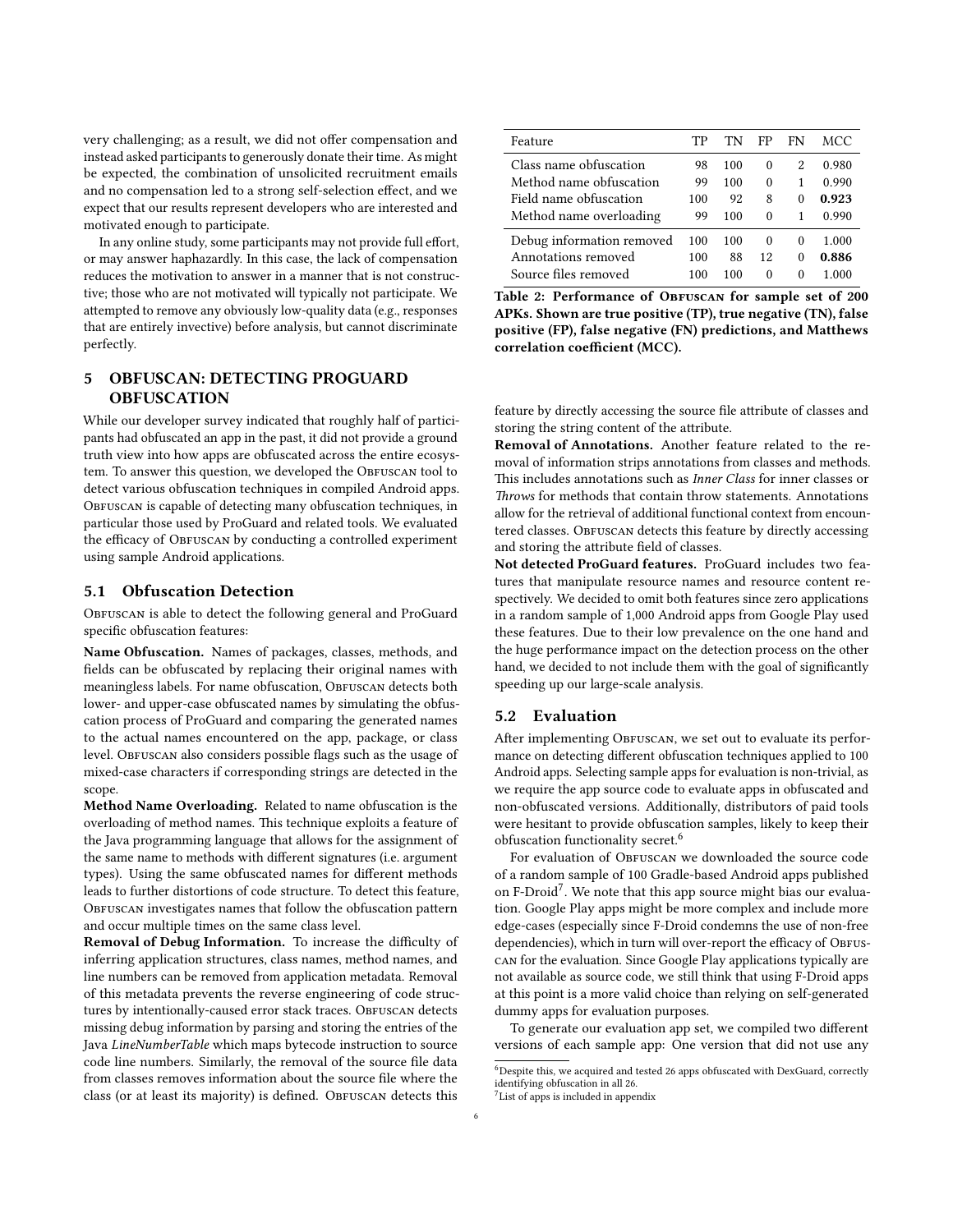means of obfuscation and one version that had ProGuard's name obfuscation for all application scopes, method name overloading, debug information removal, annotation removal, and source file removal enabled. ObFUSCAN correctly identifies nearly all obfuscation features in the dataset of 200 APKs with a low false-positive rate and a high correlation coefficient (cf. Table [2\)](#page-5-2).

We manually investigated false positives and false negatives. OBFUSCAN falsely detected few class and method names as not obfuscated. In these cases, structures of the app were exempt from obfuscation, e.g. due to classes being marked as an interface. The false positive rate for field names is slightly higher than for other features. This is because ProGuard uses short strings for names (e.g., a and b) that are sometimes used as variables in unobfuscated apps. To detect method overloading, OBFUSCAN investigates names that follow the ProGuard obfuscation pattern and occur multiple times on the same class level.

Similar to name obfuscation and method name overloading, we manually investigated false positives and false negatives for the information removal features. OBFUSCAN detects missing debug information by parsing and storing the entries of the Java LineNumberTable which maps bytecode instruction to source code line numbers. Attribute and Source file removal is detected by directly accessing and storing the information fields of classes. OBFUSCAN had no false positives for the debug information and source files removal feature. However, it falsely detected 12 apps using the annotations removal feature. Annotations correspond to code characteristics of classes such as being an inner class or throwing exceptions. This allows for apps that contain no annotations simply by their code structure.

#### <span id="page-6-1"></span>6 OBFUSCAN ANALYSIS RESULTS

We performed a large-scale analysis of 1,762,868 free Android apps from Google Play to investigate real-world use and implications of ProGuard and similar tools. To the best of our knowledge, this is the first large-scale obfuscation detection analysis for Android applications. We downloaded the applications from March 2016 to January 2017. Of those applications, OBFUSCAN detected the use of ProGuard or functionally equivalent tools (cf. Section [3\)](#page-1-0) in 1,137,228 (64.51%) apps. We found 2,799 (0.16%) apps that use the advanced obfuscation feature of replacing class names with restricted keywords of the Windows operating system (e.g. "AUX", utilized by DexGuard and some Allatori configurations). By analyzing classes.dex files, we found 794 (0.05%) apps that were obfuscated with DexProtector and 207 (0.01%) apps obfuscated with Bangcle.

A large percentage of apps were not intentionally obfuscated by the original developer, but contain third-party libraries that use obfuscation. While some libraries are distributed pre-obfuscated, others ship with ProGuard configuration files to configure obfuscation. The fact that libraries may be obfuscated, but main application code non-obfuscated, is an important distinction for understanding the use of obfuscation throughout the Android ecosystem. In particular, the presence of an obfuscated library does not indicate that core application components are actually being obfuscated.

Android packages follow Java naming conventions, allowing for the identification of larger scopes (e.g. the com.google.ads.interactivemedia.v3.api package can be traced to

<span id="page-6-0"></span>

| Scope                    |            | Packages Unique APKs |
|--------------------------|------------|----------------------|
| com.google.ads.*         | 1,919,976  | 681,102              |
| com.google.android.gms.* | 24,095,920 | 651,952              |
| android.support.v4.*     | 1,811,806  | 192,497              |
| com.unity3d.*            | 432,856    | 152,668              |
| org.fmod.*               | 135,524    | 135,524              |
| android.support.v7.*     | 992,843    | 117,680              |
| com.facebook.*           | 1,309,276  | 106,178              |
| com.startapp.*           | 2,234,609  | 88,242               |
| com.chartboost.*         | 491,612    | 87,781               |
| com.pollfish.*           | 537.046    | 44,851               |

Table 3: Most prevalent obfuscated libraries by total number of packages and number of APKs containing libraries of the scope. The scope of the libraries is defined by their package name structure.

the com.google.ads.\* scope). Analyzing the scope distribution of obfuscated packages across the apps, it emerges that most of the external library obfuscation stems from a few, popular library frameworks (cf. Table [3\)](#page-6-0).

The most prevalent scopes with their own obfuscation configurations contain libraries commonly used in Android apps. Examples include the Google Ad framework used in the monetization of apps and the Google Mobile Service (GMS) framework for interfacing with Google services such as authentication or search. Commonly obfuscated frameworks not related to Google include the Facebook framework for integrating Facebook access into apps and the FMOD library for audio playback. The Google frameworks for ads and services are commonly used in apps for basic features, adding obfuscated packages to a large number of apps. The presence of these very popular libraries explains why many applications are shown to be obfuscated when examined on an overall package basis, but so few main packages are obfuscated.

While identifying popular libraries is easy to do manually, separating developer code (which may be similar among several apps by the same development team) from less common libraries is far more difficult [\[3\]](#page-10-12). To distinguish between apps that are obfuscated by their developer and apps that simply include obfuscated libraries, we also analyze the obfuscation used by the declared main package of the application (A similar distinction of main package vs. other packages was also performed by Linares-Vásquez et al. [[34\]](#page-11-28)). This package is used as the universal identifier of the application (e.g. com.google.maps) and is necessarily implemented by the developer, so a choice to obfuscate the main application strongly indicates a choice to obfuscate at least some (if not all) of the original application code.

Our main package analysis found that only 24.92% of apps (439,232 apps) are intentionally obfuscated by the developer. Hence, the vast majority of apps — representing millions of man-hours of development — are not protected using ProGuard as recommended for use in the official Android developer documentation [\[26\]](#page-11-38).

Our choice of measuring main package obfuscation is not perfect; it is possible that a developer does not obfuscate the main package but obfuscates the remainder of the app. To estimate the frequency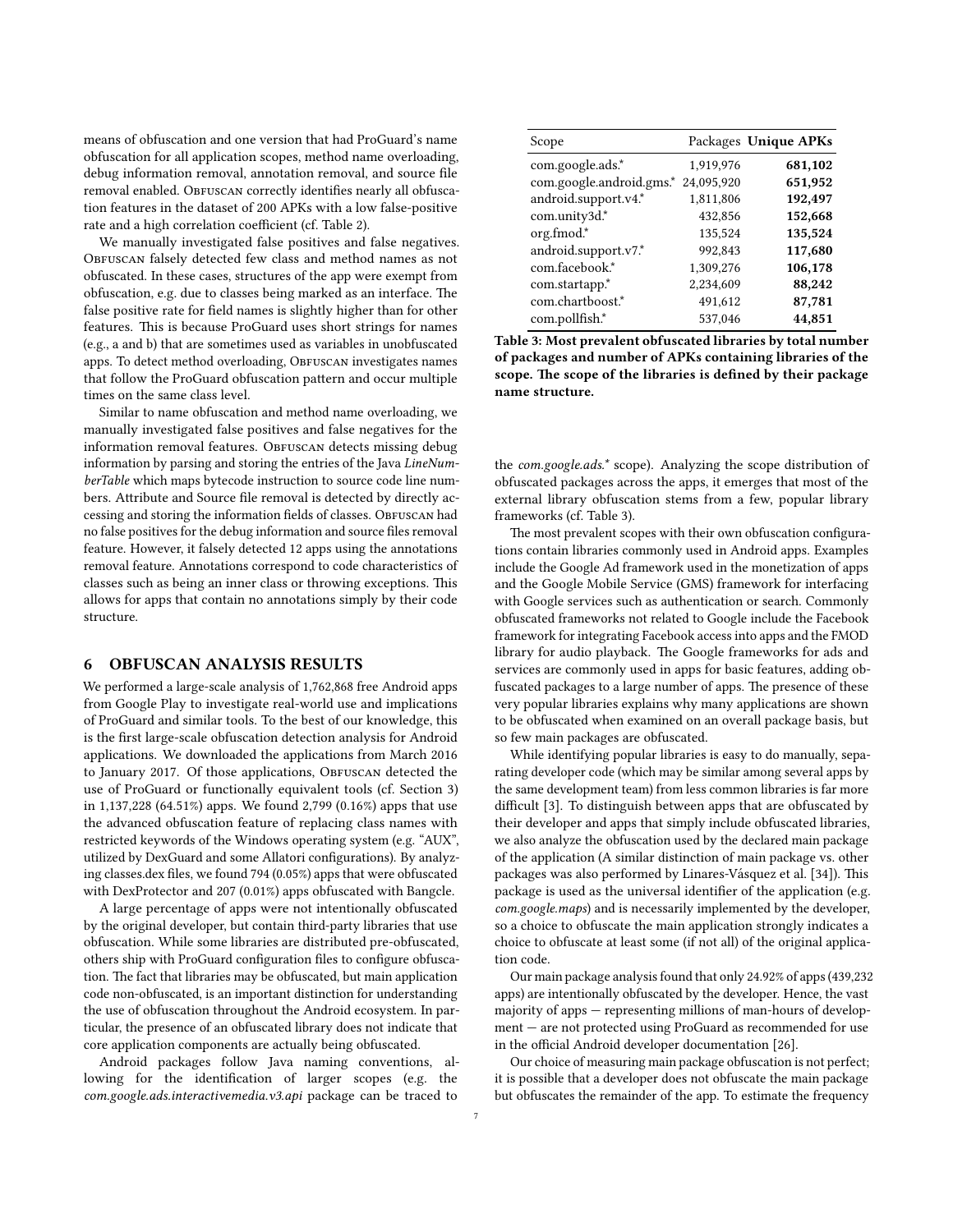of this practice, we examine how many apps without main package obfuscation have obfuscated packages that do not have multiple occurrences in the overall dataset. We found that only 22,868 apps (1.30% of all apps in the dataset) meet this criteria. We note that an alternative approach to main package analysis would have been to remove third-party library packages after identification with obfuscation-resistant library detection tools such as LIBRADAR [\[36\]](#page-11-27) or LIBSCOUT [\[3\]](#page-10-12). This whitelist approach to package filtering would by design miss new or rarely used libraries, so we opted for the conservative approach of main package analysis.

OBFUSCAN provides the ability to examine use of individual Pro-Guard obfuscation features, and the use of these features for both entire applications and main packages only is shown in Figure [3.](#page-8-1) The "all package" category is measured as the number of apps containing any package with the obfuscation feature. This includes all libraries and the declared main package. The "main package" category is the number of apps with the obfuscation feature considering only the app's main package. We note that percentages of features used in the main package results are only among those apps with code in the main package.

We see first that class name obfuscation is the most popular feature, with 64.7% of all packages and 24.9% of main packages using it. Looking at other features shows a marked difference in feature use between libraries and main packages. While features that obfuscate method names, field names, and exploit function name overloading are used about as often as class name obfuscation in the all package analysis, they are infrequently used in main packages. One explanation is that library developers have a greater incentive to protect proprietary or sensitive internal APIs.

In addition to name obfuscation features, we also investigated the information removal features of ProGuard for the main package and all packages. As shown in the validation dataset, these features are generally a weaker indicator of obfuscation because their presence depends on characteristics of the code base. For example, the large percentage of main packages without annotations stems from basic code without inner classes, exceptions, or functionality that would require annotations. For all packages, percentages for these features are lower than the name obfuscation features. Library developers may omit these obfuscation features from their configurations to enable debugging by end developers.

Overall, our findings indicate that the vast majority of app developers do not obfuscate their core code, and that even when they do they do not use all of the available obfuscation features. These results might indicate that developers either only obfuscate critical parts of their application or do not understand the entire concept of obfuscation.

By comparing our obfuscation findings with Google Play metadata for all apps that we analyze, we can develop further insights into the use of obfuscation in Android. In this subsection, we consider an app "obfuscated" if classname obfuscation is used, as this is the most common obfuscation feature supported by most obfuscation tools. As in the previous subsection, we distinguish between "all packages" and "main packages" for our analysis. We investigate following trends in app obfuscation: main package obfuscation rate in relation to download numbers; average main package obfuscation by number of apps per Google Play account; and obfuscation by app update date.

<span id="page-7-0"></span>

|                |         | Download Counts Total Apps Obfs. Main Package |
|----------------|---------|-----------------------------------------------|
| $0+$           | 115,683 | 27.30%                                        |
| $10+$          | 343,652 | 26.34%                                        |
| $100+$         | 499,018 | 24.74%                                        |
| $1,000+$       | 383,046 | 24.13%                                        |
| $10.000+$      | 234,213 | 23.95%                                        |
| $100,000+$     | 80,302  | 25.50%                                        |
| $1,000,000+$   | 16,335  | 29.15%                                        |
| $10.000.000+$  | 1940    | 36.80%                                        |
| $100,000,000+$ | 160     | 50.00%                                        |

Table 4: Distribution of main package obfuscation for different download counts. More popular apps have a higher rate of main package obfuscation.

<span id="page-7-1"></span>

|        |         | Apps per Account Unique Accounts Avg. Obfs. of MP |
|--------|---------|---------------------------------------------------|
| 1      | 311,908 | 21.83%                                            |
| $2+$   | 155,220 | 21.24%                                            |
| $10+$  | 27,397  | 26.50%                                            |
| $100+$ | 642     | 34.37%                                            |
| $250+$ | 112     | 35.29%                                            |
| $500+$ | 36      | 68.41%                                            |

Table 5: Average main package obfuscation for number of apps by Google Play account. Accounts with more apps have a higher average rate of main package obfuscation.

App Popularity: Google Play apps range from rarely downloaded one-off weekend projects to popular and complex apps with dozens of developers and millions of installs. Hence, different apps will have different incentives to obfuscate their code. We hypothesized that popular apps would be more likely to obfuscate their code as these apps are often more sophisticated and complex, but also face the greatest risks of plagiarism. To test this hypothesis, we compared the rates of obfuscation for each download count category reported by the Google Play market.

Table [4](#page-7-0) shows these results. We find that most apps  $-$  the 98.9%  $(1,655,914$  apps) of apps with less than 1 million downloads  $-$  are obfuscated at roughly the same rate, ranging from 23.9% – 27.3%. As download counts increase further, we see an increase in obfuscation in the most downloaded apps from 29.15% of apps with more than one million downloads to 50.0% of apps with more than 100 million downloads. While this does confirm our initial expectation, we were surprised that even the most popular apps are only obfuscated on average half of the time.

Obfuscation by Google Play account: Similar to app popularity, we also investigated if the number of published apps per Google Play account plays a role in the decision to obfuscate apps. Our hypothesis was that accounts with more submitted apps either belong to experienced developers or even companies specialized in app development and that apps from these accounts would show a higher obfuscation rate either due to a higher awareness or even previous experience of intellectual property theft or due to a higher perceived investment.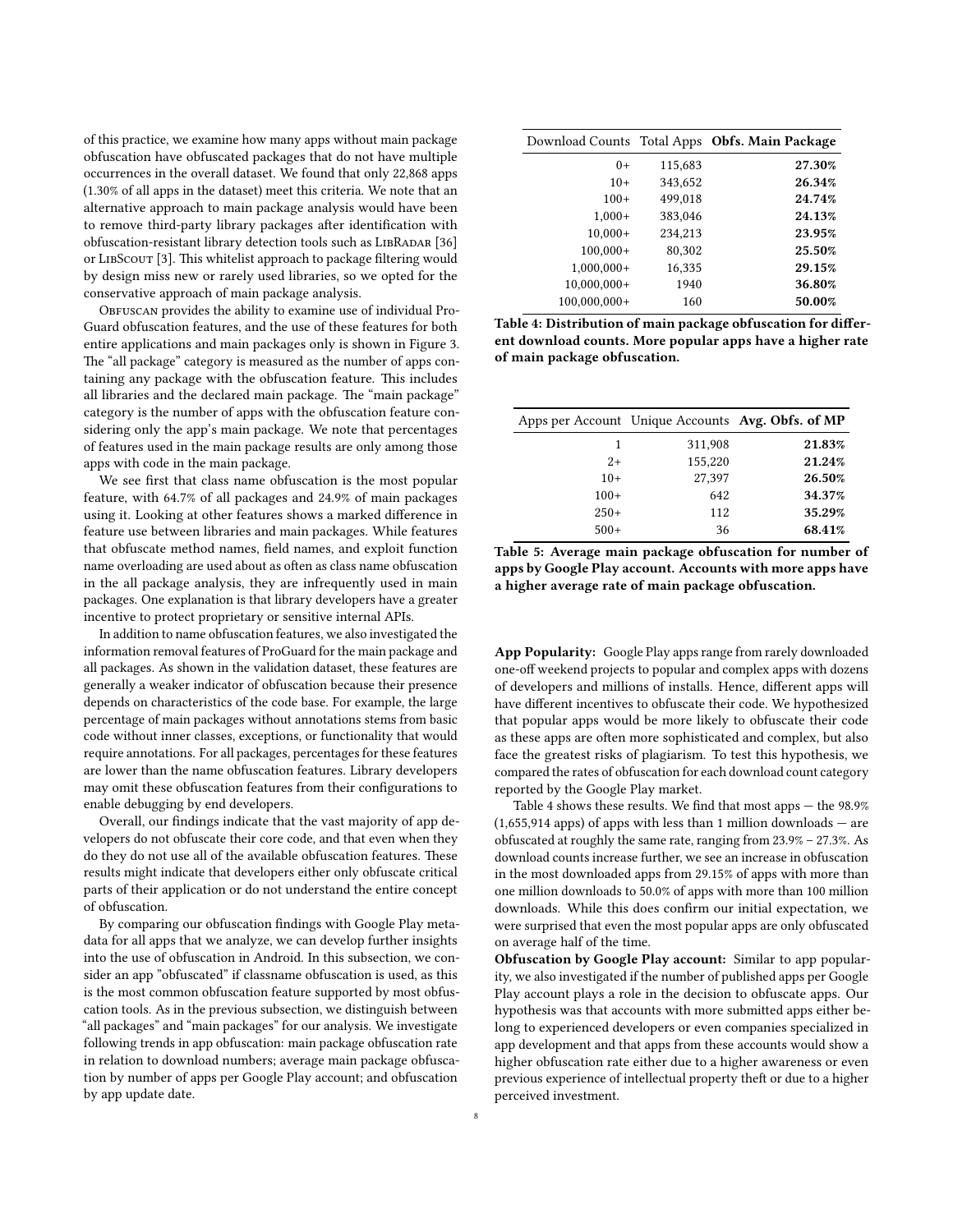<span id="page-8-1"></span>

Figure 3: Comparison of obfuscation for different app structures including all packages and main package only. Only apps with an identifiable main package are included in the corresponding category. Overall obfuscation of apps considering all packages is increased due to library obfuscation.

Table [5](#page-7-1) shows the results. We find that apps from accounts with less than 100 apps have roughly the same average obfuscation rate between  $21.8\%$  –  $26.5\%$ . For accounts with 100 or more submitted apps this increases to about 35% and even to 68.4% for accounts with 500 and more apps. This increase in average app obfuscation seems to confirm our hypothesis that experienced developers or specialized companies with a large number of submitted apps use obfuscation more often. A likely explanation for this could be that more experienced developers and companies want to protect their intellectual property further. This could be the results from previous experiences of intellectual property theft, or the result of placing a higher value on their apps, as they are likely an important source of income for professional developers and specialized app companies. Update Date: Figure [4](#page-9-0) shows how all package and main package obfuscation rates vary when compared to the month of their most recent update; recent updates imply frequent maintenance of apps. ProGuard is distributed with the Android SDK starting August 2009. The base ProGuard name obfuscation algorithm remained functionally unchanged, allowing OBFUSCAN to detect obfuscation for all included apps.

The figure shows a clear upward trend for both all packages and main packages, though as seen previously the overall obfuscation rate for all packages is much greater than main package obfuscation rate. More recently updated apps are more likely to be obfuscated as well. This could be indicative of greater developer sophistication or greater investment in terms of development time and intellectual property. In any case, it is clear that more recently updated apps are more likely to be obfuscated yet are still obfuscated at a low rate.

#### <span id="page-8-0"></span>7 ROOT CAUSE ANALYSIS

The developer survey and app analyses described in the previous sections raised several research questions that we address the following section. In particular, roughly half of surveyed developers claimed to obfuscate their apps, but on average only one quarter of the apps in our study were obfuscated. Given that we showed in subsection [4.2](#page-4-4) that our developer sample is representative, why are so few apps in the market obfuscated? We hypothesized that usability of ProGuard may be to blame: developers may think they are obfuscating their apps correctly, but in actuality are failing to do so.

We ran a controlled online experiment with Google Play developers to investigate challenges when using ProGuard and to identify usability hurdles.

## 7.1 ProGuard Tasks

To investigate possible usability issues using ProGuard, we invited Google Play developers to apply ProGuard to a given example application and asked them to solve ProGuard specific obfuscation tasks.

We asked developers to solve two ProGuard tasks that involved obfuscating an app in Android Studio. We provided a skeleton app and pointed developers to places in the code where we wanted them to make obfuscation-related decisions. Therefore, developers had to download a zip file containing the skeleton app, import it into Android Studio as an Android application project, work on the tasks, compile the application and upload the binary to our server. We followed this up with a questionnaire, where we asked about the challenges they faced during the tasks.<sup>[8](#page-8-2)</sup>

Task 1 - Configure: The first task required participants to activate and configure ProGuard using an empty configuration file to start with. The goal was to obfuscate an Android app consisting of a single class. Participants were asked to solve this task so we could investigate their ability to complete a basic ProGuard configuration. Possible errors include the inability to activate obfuscation at all or a misconfiguration of ProGuard that disables obfuscation.

Task 2 - Obfuscate and Keep: The second task required developers to activate ProGuard and configure it to obfuscate one class (SecretClass), while keeping a second class unobfuscated (Open-Class). To solve this task, developers could use ProGuard's -keep flag for the OpenClass class.

For the evaluation of the first task, a simple look at the configuration was sufficient, since only one command would enable Obfuscation. To evaluate the second task, we used a subset implementation of the ProGuard Parser that consisted only of the parts

<span id="page-8-2"></span><sup>8</sup> Full questionnaire included in appendix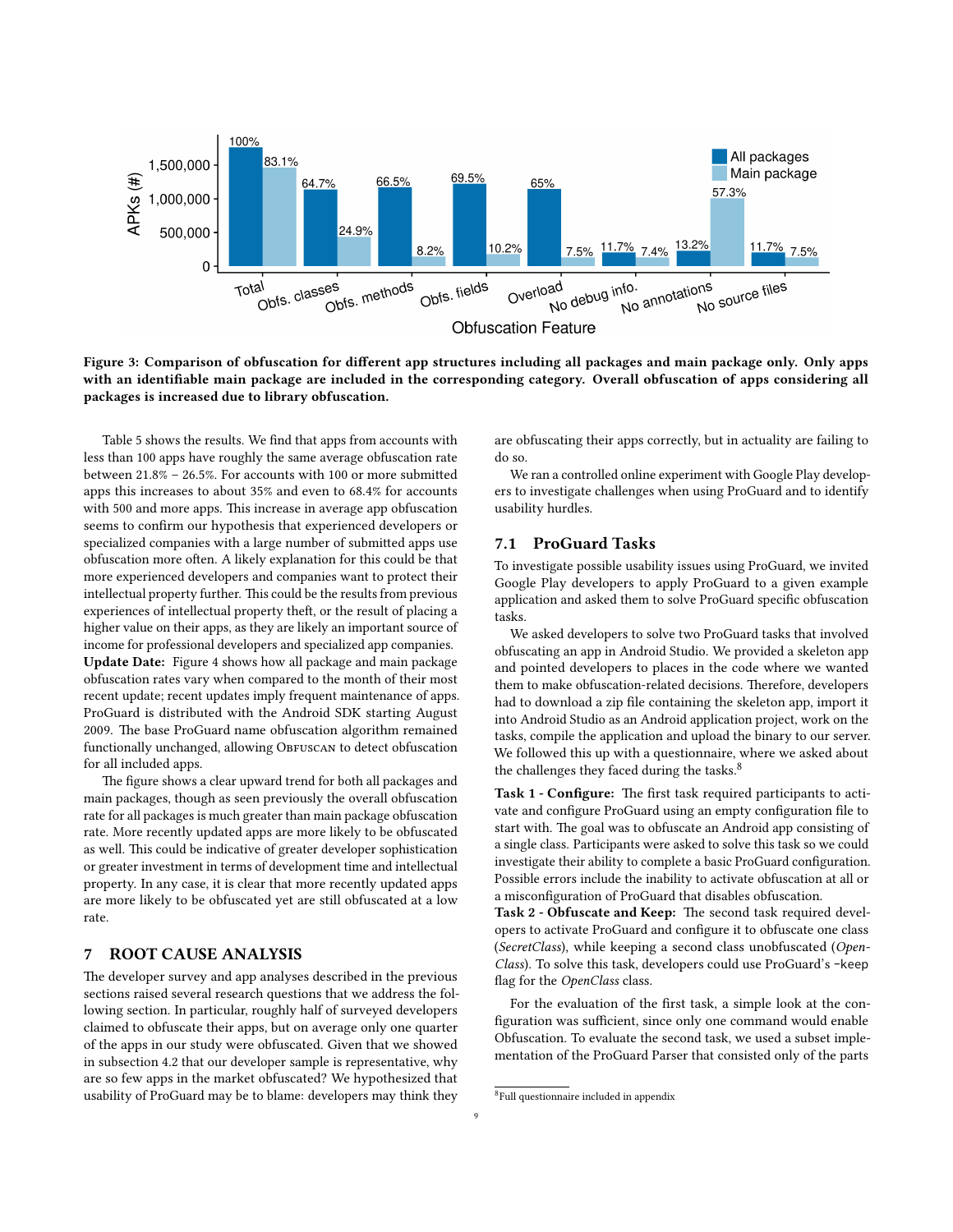<span id="page-9-0"></span>

Figure 4: Comparison between the percentage of all obfuscated apps and the percentage of apps with obfuscated main package among the apps updated each month. Update dates are gathered from Google Play metadata and categorized to months. Percentage of apps with obfuscated main package increases for more recent update dates.

required to parse a configuration and detect all possible situations in which OpenClass would not be obfuscated but SecretClass would.

In the real world, only simple apps can be obfuscated in an approach similar to Task 1. As soon as, e.g. WebViews are present, certain classes have to be kept unobfuscated, or the app will not work.<sup>[9](#page-9-1)</sup>

Of 78 valid participants, 70 (90%) were able to obfuscate the whole app in Task 1. However, only 17 (22%) were able to solve the second task. 11 (14%) of our participants were able to correctly deduce that they had solved or, in 3 (4%) cases, not solved the second task, while 30 (38%) mistakenly thought that they had solved it. The 52 developers who claimed to have ProGuard experience on average performed better compared to the 11 developers without ProGuard experience: from the group with prior experience, 13 (25%) were able to solve the task, while only 1 (9%) from the group without prior experience was able to solve the task. Common errors include not -keeping OpenClass, since by default everything is obfuscated, or the use of overly lax rules (e.g. using wildcards), so that SecretClass is not obfuscated.

#### 7.2 Analysis Results

The results of this root cause analysis hint at a lack of awareness of the possibility to obfuscate, as well as a lack of risk assessment. In addition, for non-default configurations, there seems to be a usability problem. With the majority of participants (but not all) having heard of obfuscation before and 48% having used it, there is certainly a strong presence of obfuscation in the Android ecosystem. Usage however is low, as seen in Section [6.](#page-6-1) Usability problems and confusion about the functionality and implications of obfuscation, for example with the case of out-sourced developers not having access to the code if obfuscation is used.

Another interesting finding is that verification of correct obfuscation is either done wrong or requires manual investigation using for example Apktool. OBFUSCAN can help ProGuard users to verify that obfuscation worked without relying on manual investigation. In future work, we will investigate including OBFUSCAN as an Android Studio plugin for this purpose.

## 8 DISCUSSION

To our knowledge, this paper is the first comprehensive analysis of software obfuscation in the Android ecosystem. While earlier work relating to software obfuscation in Android apps focused on reversing the effects or the detection of certain structures despite obfuscation, our work investigates the prevalence of obfuscation and the awareness among developers for potential threats and benefits.

We estimated that the wide spread usage of ProGuard and similar tools would allow us to proxy the general obfuscation in the Android app ecosystem sufficiently.

Security through insignificance? Our large-scale analysis showed that the majority of apps do not take the basic steps to protect themselves. Even for the most popular apps with upwards of 10,000,000 downloads, high risk candidates for obfuscation-related threats, the intentional obfuscation percentage remains below 50%. In our studies, participants assigned a low threat-potential for obfuscation-related attacks to their apps while assuming a greater threat-level for the whole app ecosystem. Through provided write-ins we learned that many developers perceive their apps as too insignificant to ever fall prey to intellectual property theft or plagiarism. This "security through insignificance"-approach could prove fatal to the ever increasing number of small developers in the Android ecosystem.

<span id="page-9-1"></span><sup>&</sup>lt;sup>9</sup>Out of curiosity, we compared the number of apps with obfuscated main packages for whether or not a WebView was present. Of 7,247 apps in our database that contain a WebView class, 1,620 (22.35%) have an obfuscated main package, compared to 24.92% for all apps. However, the first Google results for this topic point to helpful Stack Overflow posts, which might account for this small difference.

Optional obfuscation: Another factor that seemingly contributes to the unwillingness of developers to use provided obfuscation tools is the complexity for certain tasks. The unwillingness is based on a low base motivation to begin with, stemming from the negligible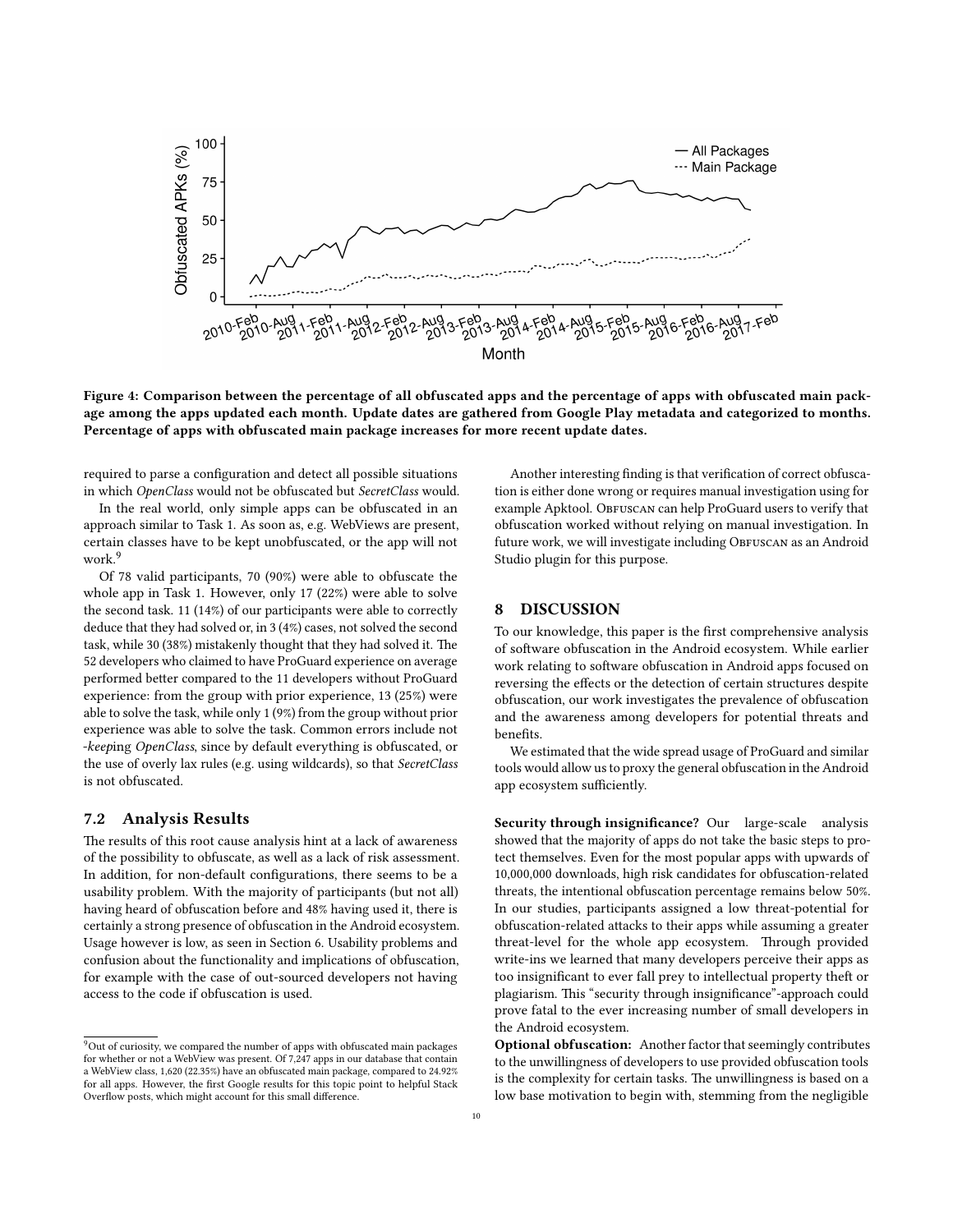perceived personal threat, in combination with cryptic error messages and confusing documentations as soon as tasks increase in complexity.

A certain mind-set seems to have contributed further to the fast rejection of obfuscation: some participants voiced concerns that obfuscation would destroy their already "completed" applications. This view of obfuscation usage as an optional step in app development and not as integral part of the build process could play a larger role in hampering the acceptance of software obfuscation among developers.

Recommendations: Our findings indicate that there are two critical problems preventing widespread adoption of obfuscation in the Android ecosystem. The first is technical, and may have a technical solution: ProGuard is difficult to use correctly. We believe that it may be possible to automatically detect complicating factors (like WebView use) and automatically generate valid ProGuard configurations for developers. If successful, this would allow obfuscation to be enabled by default within Android Studio and other development environments. The second problem is that developers are not motivated to deploy obfuscation given a low perceived risk and high perceived effort. Developers also view obfuscation as an optional, possibly "app destroying" step instead of an integral part of the build process. While improved interfaces and automation for obfuscation may improve the perceptions of effort, more research and education regarding the risks of plagiarism is needed. A technical solution may take the form of new obfuscation techniques or obfuscations applied by the app distributor (e.g., Google Play) instead of relying on developers to protect themselves, their users, and the ecosystem at large.

#### 9 CONCLUSION

Android applications face threats of plagiarism, malicious repackaging, and reverse engineering of valuable intellectual property, and obfuscation tools like ProGuard are an essential protection against these threats. The benefits of obfuscation tools are not limited to the app developers, but extend to app users: obfuscation tools like ProGuard provide benefits to the whole Android ecosystem by sparing end users from confusion and poor user experience from badly plagiarized apps and protecting them against malware in repackaged apps.

This study has presented the first comprehensive analysis of the use of ProGuard for Android apps. In a survey of Google Play developers we found that while most developers are aware of obfuscation tools, they do not see a sufficient benefit and/or find them cumbersome to use. We present and evaluate OBFUSCAN, enabling us to detect ProGuard obfuscation features in Android application binaries. We applied OBFUSCAN to more than 1.7 million free Android apps in Google Play, finding that only 24.9% of apps actually obfuscate main application code. To understand why most code is not obfuscated, we conducted a root cause analysis with Google Play developers, asking them to solve some obfuscation tasks. We found that while they managed to configure ProGuard for a simple app, they failed for more complex structures. These findings show that there is a need for tools that are simple yet protect Android apps. In total, our novel results can serve as the foundation to build

more easy-to-use and effective obfuscation tools for application developers.

## **REFERENCES**

- <span id="page-10-18"></span>[1] Y. Acar, M. Backes, S. Fahl, D. Kim, M. L. Mazurek, and C. Stransky. 2016. You Get Where You're Looking for: The Impact of Information Sources on Code Security. In 2016 IEEE Symposium on Security and Privacy (SP). 289-305. https: [//doi.org/10.1109/SP.2016.25](https://doi.org/10.1109/SP.2016.25)
- <span id="page-10-0"></span>AppTornado GmbH. 2017. AppBrain. https://www.appbrain.com. (Aug 2017).
- <span id="page-10-12"></span>Michael Backes, Sven Bugiel, and Erik Derr. 2016. Reliable Third-Party Library Detection in Android and Its Security Applications. In Proceedings of the 2016 ACM SIGSAC Conference on Computer and Communications Security (CCS '16). ACM, New York, NY, USA, 356-367. https://doi.org/10.1145/2976749.2978333
- <span id="page-10-14"></span>[4] R. Balebako and L. Cranor. 2014. Improving App Privacy: Nudging App Developers to Protect User Privacy. IEEE Security Privacy 12, 4 (July 2014), 55-58. https://doi.org/10.1109/MSP.2014.70
- <span id="page-10-15"></span>[5] Rebecca Balebako, Abigail Marsh, Jialiu Lin, Jason I Hong, and Lorrie Faith Cranor. 2014. The privacy and security behaviors of smartphone app developers. In Proceedings of Workshop on Usable Security (USEC).
- <span id="page-10-13"></span>Benjamin Bichsel, Veselin Raychev, Petar Tsankov, and Martin Vechev. 2016. Statistical Deobfuscation of Android Applications. In Proceedings of the 2016 ACM SIGSAC Conference on Computer and Communications Security (CCS '16). ACM, New York, NY, USA, 343-355. https://doi.org/10.1145/2976749.2978422
- <span id="page-10-8"></span>Jean-Marie Borello and Ludovic Mé. 2008. Code obfuscation techniques for metamorphic viruses. Journal in Computer Virology 4, 3 (2008), 211-220. https: [//doi.org/10.1007/s11416-008-0084-2](https://doi.org/10.1007/s11416-008-0084-2)
- <span id="page-10-3"></span>Mariano Ceccato, Massimiliano Di Penta, Jasvir Nagra, Paolo Falcarin, Filippo Ricca, Marco Torchiano, and Paolo Tonella, 2009. The effectiveness of source code obfuscation: An experimental assessment. In Program Comprehension, 2009. ICPC'09. IEEE 17th International Conference on. IEEE, 178–187.
- <span id="page-10-4"></span>[9] Mariano Ceccato, Massimiliano Penta, Paolo Falcarin, Filippo Ricca, Marco Torchiano, and Paolo Tonella. 2014. A Family of Experiments to Assess the Effectiveness and Efficiency of Source Code Obfuscation Techniques. Empirical Softw. Engg. 19, 4 (Aug 2014), 1040-1074. https://doi.org/10.1007/s10664-013- $9248-x$
- <span id="page-10-9"></span>[10] Jien-Tsai Chan and Wuu Yang. 2004. Advanced Obfuscation Techniques for Java Bytecode. J. Syst. Softw. 71, 1-2 (April 2004), 1-10. https://doi.org/10.1016/S0164-[1212\(02\)00066-3](https://doi.org/10.1016/S0164-1212(02)00066-3)
- <span id="page-10-5"></span>[11] Christian Collberg and Jasvir Nagra. 2009. Surreptitious Software: Obfuscation, Watermarking, and Tamperproofing for Software Protection (1st ed.). Addison-Wesley Professional.
- <span id="page-10-6"></span>[12] Christian Collberg, Clark Thomborson, and Douglas Low. 1997. A taxonomy of obfuscating transformations. Technical Report. Department of Computer Science, The University of Auckland, New Zealand.
- <span id="page-10-7"></span>[13] C. S. Collberg and C. Thomborson. 2002. Watermarking, tamper-proofing, and obfuscation - tools for software protection. IEEE Transactions on Software Engineering 28, 8 (Aug 2002), 735-746. https://doi.org/10.1109/TSE.2002.1027797
- <span id="page-10-19"></span>[14] J. Crussell, C. Gibler, and H. Chen. 2015. AnDarwin: Scalable Detection of Android Application Clones Based on Semantics. IEEE Transactions on Mobile Computing 14, 10 (Oct 2015), 2007–2019.
- <span id="page-10-1"></span>[15] Anthony Desnos and Geoffroy Gueguen. 2011. Android: From reversing to decompilation. Proc. of Black Hat Abu Dhabi (2011), 77–101.
- <span id="page-10-2"></span>[16] Sascha Fahl, Sergej Dechand, Henning Perl, Felix Fischer, Jaromir Smrcek, and Matthew Smith. 2014. Hey, NSA: Stay Away from My Market! Future Proofing App Markets Against Powerful Attackers. In Proceedings of the 2014 ACM SIGSAC Conference on Computer and Communications Security (CCS '14). ACM, New York, NY, USA, 1143-1155. https://doi.org/10.1145/2660267.2660311
- <span id="page-10-16"></span>[17] Sascha Fahl, Marian Harbach, Thomas Muders, Lars Baumgärtner, Bernd Freisleben, and Matthew Smith. 2012. Why Eve and Mallory Love Android: An Analysis of Android SSL (in)Security. In Proceedings of the 2012 ACM Conference on Computer and Communications Security (CCS '12). ACM, New York, NY, USA, 50-61. https://doi.org/10.1145/2382196.2382205
- <span id="page-10-17"></span>[18] Sascha Fahl, Marian Harbach, Henning Perl, Markus Koetter, and Matthew Smith. 2013. Rethinking SSL Development in an Appified World. In Proceedings of the 2013 ACM SIGSAC Conference on Computer #38; Communications Security (CCS '13). ACM, New York, NY, USA, 49-60. https://doi.org/10.1145/2508859.2516655
- <span id="page-10-10"></span>[19] P. Faruki, A. Bharmal, V. Laxmi, M. S. Gaur, M. Conti, and M. Rajarajan. 2014. Evaluation of Android Anti-malware Techniques against Dalvik Bytecode Obfuscation. In 2014 IEEE 13th International Conference on Trust, Security and Privacy in Computing and Communications. 414-421. https://doi.org/10.1109/TrustCom. [2014.54](https://doi.org/10.1109/TrustCom.2014.54)
- <span id="page-10-11"></span>[20] Parvez Faruki, Vijay Ganmoor, Vijay Laxmi, M. S. Gaur, and Ammar Bharmal. 2013. AndroSimilar: Robust Statistical Feature Signature for Android Malware Detection. In Proceedings of the 6th International Conference on Security of Information and Networks (SIN '13). ACM, New York, NY, USA, 152–159. https://doi.org/10.1145/2523514.2523539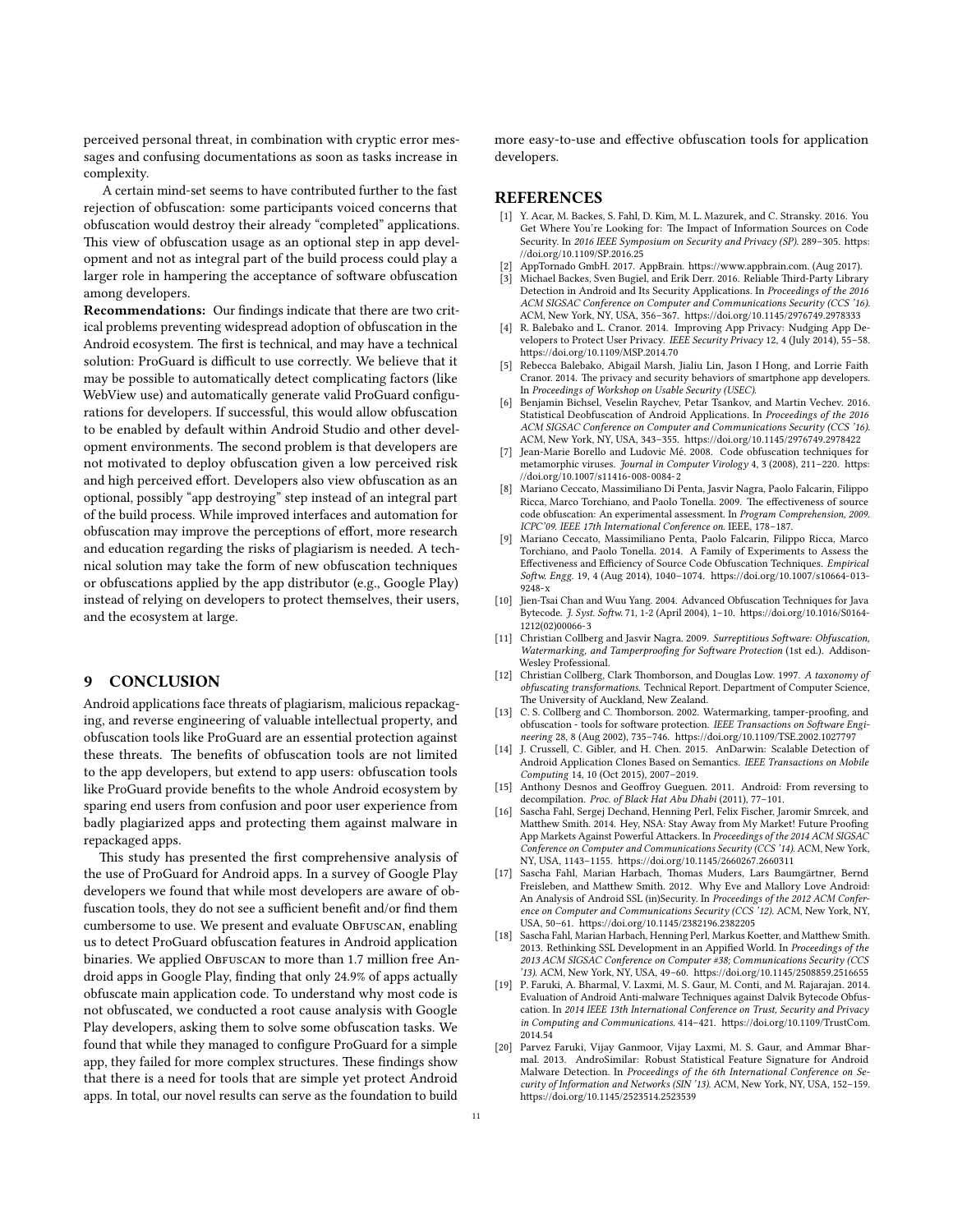- <span id="page-11-33"></span>[21] Fortune Inc. 2017. WhatsApp Fake. http://fortune.com/2017/11/04/whatsapp[fake-google-play/.](http://fortune.com/2017/11/04/whatsapp-fake-google-play/) (Nov 2017).
- <span id="page-11-24"></span>[22] Joshua Garcia, Mahmoud Hammad, Bahman Pedrood, Ali Bagheri-Khaligh, and .<br>Sam Malek. 2015. Obfuscation-resilient, efficient, and accurate detection and family identification of Android malware. Department of Computer Science, George Mason University, Tech. Rep (2015).
- <span id="page-11-19"></span>[23] Sudipta Ghosh, S. R. Tandan, and Kamlesh Lahre. 2013. Shielding Android Application Against Reverse Engineering. International Journal of Engineering Research & Technology 2, 6 (2013). http://www.ijert.org/view-pdf/4095/shielding[android-application-against-reverse-engineering](http://www.ijert.org/view-pdf/4095/shielding-android-application-against-reverse-engineering)
- <span id="page-11-2"></span>[24] Clint Gibler, Ryan Stevens, Jonathan Crussell, Hao Chen, Hui Zang, and Heesook Choi. 2013. AdRob: Examining the Landscape and Impact of Android Application Plagiarism. In Proceeding of the 11th Annual International Conference on Mobile Systems, Applications, and Services (MobiSys '13). ACM, New York, NY, USA, 459-460. https://doi.org/10.1145/2462456.2466709
- <span id="page-11-7"></span>[25] Google Inc. 2016. Android Studio, The Official IDE for Android. https://developer. [android.com/studio/index.html.](https://developer.android.com/studio/index.html) (Aug 2016). Version 2.2.3.
- <span id="page-11-38"></span>[26] Google Inc. 2017. Shrink Your Code and Resources. https://developer.android. [com/studio/build/shrink-code.html.](https://developer.android.com/studio/build/shrink-code.html) (Apr 2017).
- <span id="page-11-22"></span>[27] Steve Hanna, Ling Huang, Edward Wu, Saung Li, Charles Chen, and Dawn Song. 2013. Juxtapp: A Scalable System for Detecting Code Reuse among Android Applications. In Detection of Intrusions and Malware, and Vulnerability Assessment: 9th International Conference, DIMVA 2012, Heraklion, Crete, Greece, July 26-27, 2012, Revised Selected Papers, Ulrich Flegel, Evangelos Markatos, and William Robertson (Eds.). Springer Berlin Heidelberg, Berlin, Heidelberg, 62-81. https: [//doi.org/10.1007/978-3-642-37300-8](https://doi.org/10.1007/978-3-642-37300-8_4) 4
- <span id="page-11-15"></span>[28] Johannes Hoffmann, Teemu Rytilahti, Davide Maiorca, Marcel Winandy, Giorgio Giacinto, and Thorsten Holz. 2016. Evaluating Analysis Tools for Android Apps: Status Quo and Robustness Against Obfuscation. In Proceedings of the Sixth ACM Conference on Data and Application Security and Privacy (CODASPY '16). ACM, New York, NY, USA, 139-141. https://doi.org/10.1145/2857705.2857737
- <span id="page-11-17"></span>[29] T. W. Hou, H. Y. Chen, and M. H. Tsai. 2006. Three control flow obfuscation methods for Java software. IEE Proceedings - Software 153, 2 (April 2006), 80–86. https://doi.org/10.1049/ip-sen:20050010
- <span id="page-11-14"></span>[30] Heqing Huang, Sencun Zhu, Peng Liu, and Dinghao Wu. 2013. A Framework for Evaluating Mobile App Repackaging Detection Algorithms. In Trust and Trustworthy Computing: 6th International Conference, TRUST 2013, London, UK, June 17-19, 2013. Proceedings, Michael Huth, N. Asokan, Srdian Čapkun, Ivan Flechais, and Lizzie Coles-Kemp (Eds.). Springer Berlin Heidelberg, Berlin, Heidelberg, 169-186. https://doi.org/10.1007/978-3-642-38908-5 13
- <span id="page-11-30"></span>[31] Shubham Jain and Janne Lindqvist. 2014. Should I Protect You? Understanding Developers' Behavior to Privacy-preserving Apis. In Workshop on Usable Security  $(USECfi14)$ .
- <span id="page-11-20"></span>[32] Jin-Hyuk Jung, Ju Young Kim, Hyeong-Chan Lee, and Jeong Hyun Yi. 2013. Repackaging Attack on Android Banking Applications and Its Countermeasures. Wireless Personal Communications 73, 4 (2013), 1421-1437. https://doi.org/10. [1007/s11277-013-1258-x](https://doi.org/10.1007/s11277-013-1258-x)
- <span id="page-11-8"></span> $\left[ 33\right]$  Eric Lafortune et al. 2004. ProGuard. http://proguard.sourceforge.net. (2004).
- <span id="page-11-28"></span>[34] Mario Linares-Vásquez, Andrew Holtzhauer, Carlos Bernal-Cárdenas, and Denys Poshyvanyk. 2014. Revisiting Android Reuse Studies in the Context of Code Obfuscation and Library Usages. In Proceedings of the 11th Working Conference on Mining Software Repositories (MSR 2014). ACM, New York, NY, USA, 242-251. [hps://doi.org/10.1145/2597073.2597109](https://doi.org/10.1145/2597073.2597109)
- <span id="page-11-25"></span>[35] Cullen Linn and Saumya Debray. 2003. Obfuscation of Executable Code to Improve Resistance to Static Disassembly. In Proceedings of the 10th ACM Conference on Computer and Communications Security (CCS '03). ACM, New York, NY, USA, 290-299. https://doi.org/10.1145/948109.948149
- <span id="page-11-27"></span>[36] Ziang Ma, Haoyu Wang, Yao Guo, and Xiangqun Chen. 2016. LibRadar: Fast and Accurate Detection of Third-party Libraries in Android Apps. In Proceedings of the 38th International Conference on Software Engineering Companion (ICSE '16). ACM, New York, NY, USA, 653-656. https://doi.org/10.1145/2889160.2889178
- <span id="page-11-16"></span>[37] Davide Maiorca, Davide Ariu, Igino Corona, Marco Aresu, and Giorgio Giacinto. 2015. Stealth attacks: An extended insight into the obfuscation effects on Android malware. Computers & Security 51 (2015), 16-31. https://doi.org/10.1016/j.cose. [2015.02.007](https://doi.org/10.1016/j.cose.2015.02.007)
- <span id="page-11-32"></span>[38] Sarah Nadi, Stefan Krüger, Mira Mezini, and Eric Bodden. 2016. Jumping Through Hoops: Why Do Java Developers Struggle with Cryptography APIs?. In Proceedings of the 38th International Conference on Software Engineering (ICSE '16). ACM, New York, NY, USA, 935-946. https://doi.org/10.1145/2884781.2884790
- <span id="page-11-31"></span>[39] Marten Oltrogge, Yasemin Acar, Sergej Dechand, Matthew Smith, and Sascha Fahl. 2015. To Pin or Not to Pin Helping App Developers Bullet Proof Their TLS Connections. In Proceedings of the 24th USENIX Conference on Security Symposium (SEC'15). USENIX Association, Berkeley, CA, USA, 239-254. http: [//dl.acm.org/citation.cfm?id=2831143.2831159](http://dl.acm.org/citation.cfm?id=2831143.2831159)
- <span id="page-11-11"></span>[40] M. Protsenko and T. Mller. 2013. PANDORA applies non-deterministic obfuscation randomly to Android. In 2013 8th International Conference on Malicious and Unwanted Software: "The Americas" (MALWARE). 59-67. https: [//doi.org/10.1109/MALWARE.2013.6703686](https://doi.org/10.1109/MALWARE.2013.6703686)
- <span id="page-11-12"></span>[41] Vaibhav Rastogi, Yan Chen, and Xuxian Jiang. 2014. Catch Me If You Can: Evaluating Android Anti-Malware Against Transformation Attacks. Trans. Info. For. Sec. 9, 1 (Jan 2014), 99-108. https://doi.org/10.1109/TIFS.2013.2290431
- <span id="page-11-21"></span>Bradley Reaves, Jasmine Bowers, Sigmund Albert Gorski III, Olabode Anise, Rahul Bobhate, Raymond Cho, Hiranava Das, Sharique Hussain, Hamza Karachiwala, Nolen Scaife, Byron Wright, Kevin Butler, William Enck, and Patrick Traynor. 2016. \*Droid: Assessment and Evaluation of Android Application Analysis Tools. ACM Comput. Surv. 49, 3, Article 55 (Oct 2016), 30 pages. https://doi.org/10.1145/2996358
- <span id="page-11-18"></span>[43] Yusuke Sakabe, Masakazu Soshi, and Atsuko Miyaji. 2005. Java obfuscation approaches to construct tamper-resistant object-oriented programs. IPSJ Digital Courier 1 (2005), 349–361.
- <span id="page-11-36"></span>[44] Sebastian Schriwieser, Stefan Katzenbeisser, Johannes Kinder, Georg Merzdovnik, and Edgar Weippl. 2016. Protecting Software Through Obfuscation: Can It Keep Pace with Progress in Code Analysis? ACM Comput. Surv. 49, 1, Article 4 (April 2016), 37 pages.
- <span id="page-11-26"></span>[45] Michael Spreitzenbarth, Felix Freiling, Florian Echtler, Thomas Schreck, and Johannes Hoffmann. 2013. Mobile-sandbox: Having a Deeper Look into Android Applications. In Proceedings of the 28th Annual ACM Symposium on Applied Computing (SAC '13). ACM, New York, NY, USA, 1808-1815. https://doi.org/10. [1145/2480362.2480701](https://doi.org/10.1145/2480362.2480701)
- <span id="page-11-1"></span>[46] Stack Overflow. 2016. Stack Overflow: Developer Survey 2016. https:// stackoverflow.com/research/developer-survey-2016. (January 2016).
- <span id="page-11-0"></span>[47] Statista Inc. 2017. Statista. https://www.statista.com/statistics/266136/global[market-share-held-by-smartphone-operating-systems/.](https://www.statista.com/statistics/266136/global-market-share-held-by-smartphone-operating-systems/) (Dec 2017).
- <span id="page-11-29"></span>[48] S. K. Udupa, S. K. Debray, and M. Madou. 2005. Deobfuscation: reverse engineering obfuscated code. In 12th Working Conference on Reverse Engineering (WCRE'05). 10 pp.-. https://doi.org/10.1109/WCRE.2005.13
- <span id="page-11-10"></span>[49] Imdad Ullah, Roksana Boreli, Salil S. Kanhere, and Sanjay Chawla. 2014. Profile-Guard: Privacy Preserving Obfuscation for Mobile User Profiles. In Proceedings of the 13th Workshop on Privacy in the Electronic Society (WPES '14). ACM, New York, NY, USA, 83-92. https://doi.org/10.1145/2665943.2665961
- <span id="page-11-35"></span>[50] Nicolas Viennot, Edward Garcia, and Jason Nieh. 2014. A Measurement Study of Google Play. SIGMETRICS Perform. Eval. Rev. 42, 1 (June 2014), 221–233. [hps://doi.org/10.1145/2637364.2592003](https://doi.org/10.1145/2637364.2592003)
- <span id="page-11-6"></span>[51] Alessio Viticchie, Leonardo Regano, Marco Torchiano, Cataldo Basile, Mariano ´ Ceccato, Paolo Tonella, and Roberto Tiella. 2016. Assessment of source code obfuscation techniques. In Source Code Analysis and Manipulation (SCAM), 2016 IEEE 16th International Working Conference on. IEEE, 11–20.
- <span id="page-11-3"></span>[52] Haoyu Wang, Yao Guo, Ziang Ma, and Xiangqun Chen. 2015. Wukong: A scalable and accurate two-phase approach to android app clone detection. In Proceedings of the 2015 International Symposium on Software Testing and Analysis. ACM, 71–82.
- <span id="page-11-37"></span>[53] Ryszard Wisniewski and Connor Tumbleson. 2017. Apktool. https://github.com/ [iBotPeaches/Apktool.](https://github.com/iBotPeaches/Apktool) (Jan 2017). Version v2.2.2.
- <span id="page-11-9"></span>[54] I. You and K. Yim. 2010. Malware Obfuscation Techniques: A Brief Survey. In 2010 International Conference on Broadband, Wireless Computing, Communication and Applications. 297-300. https://doi.org/10.1109/BWCCA.2010.85
- <span id="page-11-23"></span>[55] Fangfang Zhang, Heqing Huang, Sencun Zhu, Dinghao Wu, and Peng Liu. 2014. ViewDroid: Towards Obfuscation-resilient Mobile Application Repackaging Detection. In Proceedings of the 2014 ACM Conference on Security and Privacy in Wireless #38; Mobile Networks (WiSec '14). ACM, New York, NY, USA, 25–36. https://doi.org/10.1145/2627393.2627395
- <span id="page-11-13"></span>[56] Min Zheng, Patrick P. C. Lee, and John C. S. Lui. 2013. ADAM: An Automatic and Extensible Platform to Stress Test Android Anti-virus Systems. In Detection of Intrusions and Malware, and Vulnerability Assessment: 9th International Conference, DIMVA 2012, Heraklion, Crete, Greece, July 26-27, 2012, Revised Selected Papers, Ulrich Flegel, Evangelos Markatos, and William Robertson (Eds.). Springer Berlin Heidelberg, Berlin, Heidelberg, 82-101. https://doi.org/10.1007/978-3-642-37300-[8](https://doi.org/10.1007/978-3-642-37300-8_5) 5
- <span id="page-11-34"></span>[57] Wu Zhou, Yajin Zhou, Michael Grace, Xuxian Jiang, and Shihong Zou. 2013. Fast, Scalable Detection of "Piggybacked" Mobile Applications. In Proceedings of the Third ACM Conference on Data and Application Security and Privacy (CODASPY '13). ACM, New York, NY, USA, 185–196.
- <span id="page-11-4"></span>[58] Wu Zhou, Yajin Zhou, Xuxian Jiang, and Peng Ning. 2012. Detecting Repackaged Smartphone Applications in Third-party Android Marketplaces. In Proceedings of the Second ACM Conference on Data and Application Security and Privacy (CODASPY '12). ACM, New York, NY, USA, 317-326. https://doi.org/10.1145/ [2133601.2133640](https://doi.org/10.1145/2133601.2133640)
- <span id="page-11-5"></span>[59] Y. Zhou and X. Jiang. 2012. Dissecting Android Malware: Characterization and Evolution. In 2012 IEEE Symposium on Security and Privacy. 95-109. https: [//doi.org/10.1109/SP.2012.16](https://doi.org/10.1109/SP.2012.16)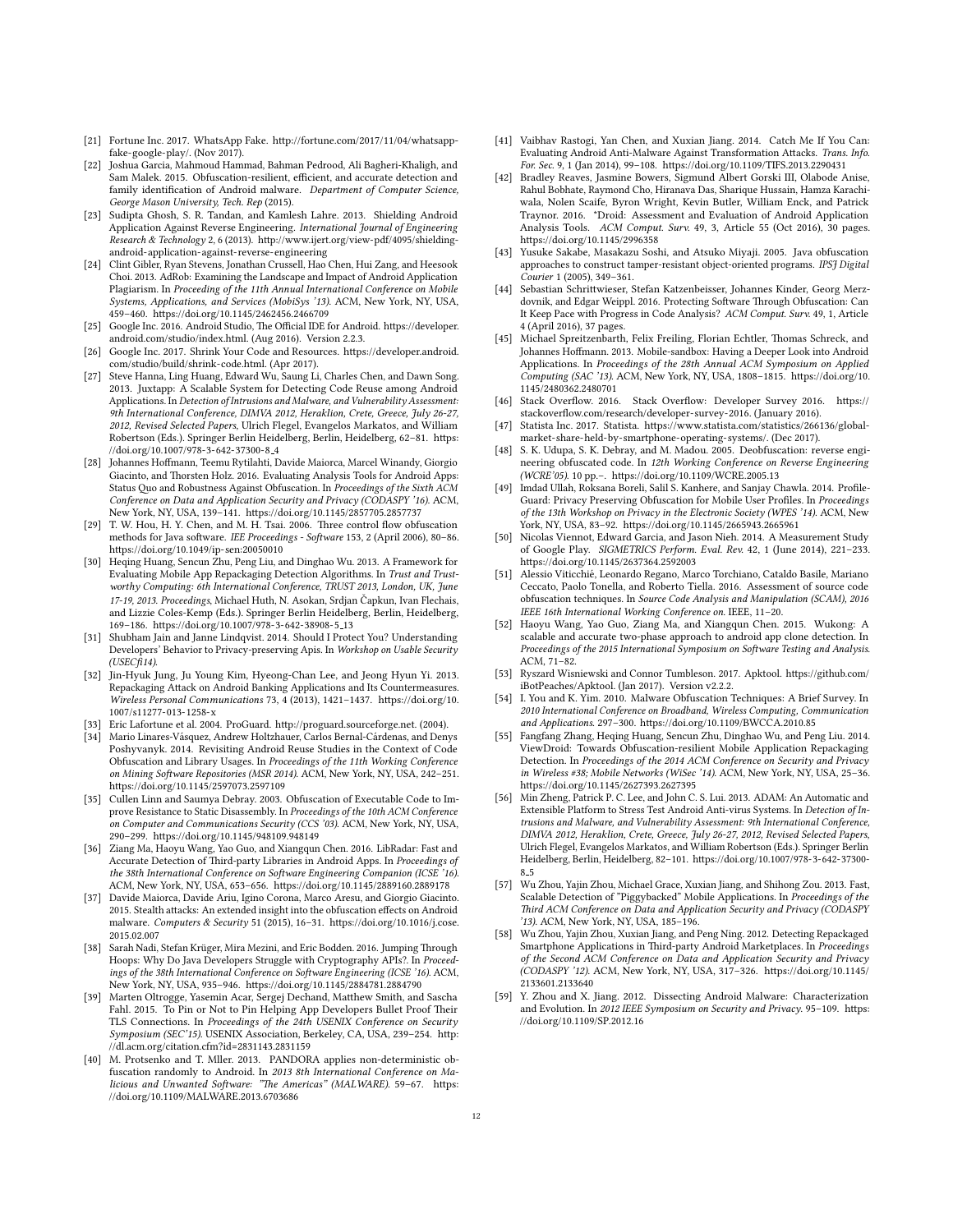## APPENDIX

#### 9.1 Online Questionnaire

#### **General Ouestions**

- Which of these have you heard of in the context of Android apps? Please check all that apply. (Reverse Engineering, Repackaging of Software, Software Plagiarism, Obfuscation)
- How likely do you think Android apps are ... (Reverse Engineered, Repackaged, Software Plagiarism, Obfuscated), scale: (Very Unlikely, Unlikely, Neutral, Likely, Very Likely, I don't know)
- How likely do you think your \*own\* Android apps are… (Reverse Engineered, Repackaged, Software Plagiarism, Obfuscated), scale: (Very Unlikely, Unlikely, Neutral, Likely, Very Likely, I don't know)
- How much do you feel the intellectual property of your \*own\* Android apps is threatened by… (Reverse Engineering, Software Plagiarism), scale: (Very Unlikely,

Unlikely, Neutral, Likely, Very Likely, I don't know)

## Terminology 1

• Reverse engineering is: (Translate binary files to source code, Translate source code to binary files, Analysis of pure source code, Analysis of binary files, Reconstruction of app logic, Testing an app's functionality, I don't know, Other [with free text])

• Reverse engineering can be used for:

(Understanding an app's logic, Circumvention of licence or security checks, Repackaging of an app, Stealing IP addresses, Attacks on Android users who have your app installed, Remote attacks on mobile phones, I don't know, Other [with free text])

- Software plagiarism is: (Repackaging existing software and rebranding it as your own, Use of third party open source code in your software, Imitating software to trick users, Copy pasting code found on the internet, I don't know, Other [with free text])
- Software plagiarism can be used for: (Obtaining software revenue, Distributing disguised malware, Attacking users that have your app installed, Attacking distribution services, I don't know, Other [with free text])
- Obfuscation is:

(Making source code unreadable or difficult to understand so only authorized developers can work on it, Making source code unreadable or difficult to understand before compilation, Hiding binaries from the user, Preventing acces to the deployed application, I don't know, Other [with free text])

• Obfuscation can be used for:

(Making reverse engineering more difficult, Prevent others from attacking vulnerabilities within your application, Hiding the logic within your application, Optimization of app performance, I don't know, Other [with free text])

- Have you heard of obfuscation before? (Yes, No, Uncertain)
- Have you ever thought about using obfuscation? (Yes, No, Uncertain)
- Did you obfuscate at least once before? (Yes, No, Uncertain)

#### Obfuscation tools

- Please select all Android obfuscation tools that you have heard of prior to this study. (ProGuard, DexGuard, Jack, DashO, ReDex, Harvester, Other [with
- free text]) • Please select all Android obfuscation tools that you have used before.

(ProGuard, DexGuard, Jack, DashO, ReDex, Harvester, Other [with free text])

- Please select all Android obfuscation tools that you have actively decided against using. (ProGuard, DexGuard, Jack, DashO, ReDex, Harvester, Other [with freetext])
- Which tools do you use to remove unused library code? (ProGuard "Minify", Android Studio "Minify", I remove it manually, I never remove unused library code from my apps, Other [with free text])

#### Obfuscation 1

- How did you first encounter obfuscation? [Free text]
- How many apps have you worked on? [Number input]
- How many of those where obfuscated? [Number input]
- Why did you use obfuscation on those apps? [Free text]
- Why did you decide against obfuscating apps? [Free text]
- Did you verify that obfuscation was successful? (yes, no)
- How did you verify if obfuscation was successful? [Free text]
- Why did you decide against using obfuscation? [Free text]

## 9.2 Programming Task

For this Survey, participants were redirected to a howto-page containing an image demonstrating the import, an upload form to reupload the project and the following paragraphs.

About the Study For the Android study, you'll first have to solve two practical tasks. Click here to download an Android Studio Project as a zip file (30 MB). Once the download is complete, you can proceed to the study tasks. While you work on the tasks, please feel free to leave us comments in the project file.

Import the Project Once you've downloaded the zip file, start Android Studio and use File  $\rightarrow$  open to open the project. It might ask you for SDK installation and gradle updates, just apply everything (this process might need to be repeated a few times).

Task 1 Please find out how to activate obfuscation using ProGuard in the Android Project. You're free to use any resources, for example the internet or Android Studio documentation. Activate obfuscation in the project and feel free to leave us comments.

Task 2 Again using any resources you like, obfuscate the project, but exclude "OpenClass" so it is not obfuscated and free to be used as a javascript interface or shared Library. Feel free to leave us comments in the code.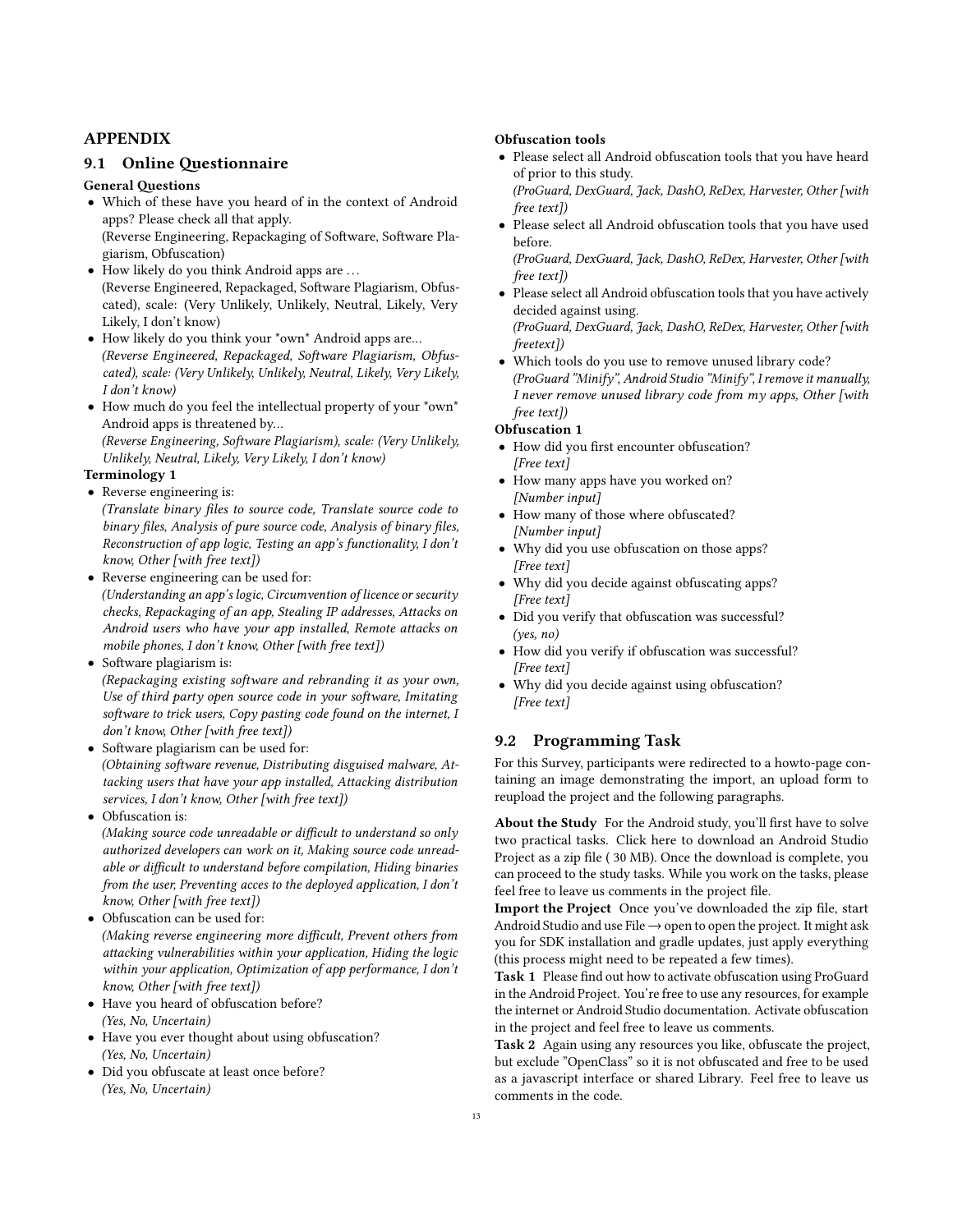## 9.3 Programming Task Survey

After completing the programming task, developers were asked to fill out a final survey.

#### Tasks

Do you think you solved the tasks correctly? (Task1, Task2), scale: (Yes, No, I don't know)

Do you have additional comments on the tasks? [Free text]

#### **General Ouestions**

- Which of these have you heard of in the context of Android apps? Plese check all that apply. (Reverse Engineering, Repackaging of Software, Software Plagiarism, Obfuscation)
- How likely do you think Android apps are… (Reverse Engineered, Repackaged, Software Plagiarism, Obfuscated), scale: (Very Unlikely, Unlikely, Neutral, Likely, Very Likely, I don't know)
- How likely do you think your \*own\* Android apps are... (Reverse Engineered, Repackaged, Software Plagiarism, Obfuscated), scale: (Very Unlikely, Unlikely, Neutral, Likely, Very Likely, I don't know)
- How much do you feel the intellectual property of your \*own\* Android apps is threatened by…

(Reverse Engineering, Software Plagiarism), scale: (Very Unlikely, Unlikely, Neutral, Likely, Very Likely, I don't know)

## Terminology 1

• Reverse engineering is:

(Translate binary files to source code, Translate source code to binary files, Analysis of pure source code, Analysis of binary files, Reconstruction of app logic, Testing an app's functionality, I don't know, Other [with free text])

• Reverse engineering can be used for:

(Understanding an app's logic, Circumvention of licence or security checks, Repackaging of an app, Stealing IP addresses, Attacks on Android users who have your app installed, Remote attacks on mobile phones, I don't know, Other [with free text])

• Software plagiarism is:

(Repackaging existing software and rebranding it as your own, Use of third party open source code in your software, Imitating software to trick users, Copy pasting code found on the internet, I don't know, Other [with free text])

• Software plagiarism can be used for: (Obtaining software revenue, Distributing disguised malware, Attacking users that have your app installed, Attacking distribution services, I don't know, Other [with free text])

• Obfuscation is:

(Making source code unreadable or dificult to understand so only authorized developers can work on it, Making source code unreadable or difficult to understand before compilation, Hiding binaries from the user, Preventing acces to the deployed application, I don't know, Other [with free text])

• Obfuscation can be used for:

(Making reverse engineering more difficult, Prevent others from attacking vulnerabilities within your application, Hiding the logic within your application, Optimization of app performance, I don't know, Other [with free text])

- Have you heard of obfuscation before? (Yes, No, Uncertain)
- Have you ever thought about using obfuscation? (Yes, No, Uncertain)
- Did you obfuscate at least once before?

#### (Yes, No, Uncertain) Obfuscation tools

- Please select all Android obfuscation tools that you have heard of prior to this study. (ProGuard, DexGuard, Jack, DashO, ReDex, Harvester, Other [with
- free text]) • Please select all Android obfuscation tools that you have used before.

(ProGuard, DexGuard, Jack, DashO, ReDex, Harvester, Other [with free text])

- Please select all Android obfuscation tools that you have actively decided against using. (ProGuard, DexGuard, Jack, DashO, ReDex, Harvester, Other [with
- freetext]) • Which tools do you use to remove unused library code? (ProGuard "Minify", Android Studio "Minify", I remove it manually, I never remove unused library code from my apps, Other [with free text])

#### ProGuard

- What do you use Proguard for? (Testing, Minifying Code, Optimization, Obfuscation)
- After using Proguard, how did you verify that it achieved its goal?

(I do not verify that Proguard worked, Reverse Engineering, Other [with free text])

• Why have you never used Proguard before? (No need, Never heard of it, Too complicated, I have other tools, Other [with free text])

# 9.4 Evaluation APKs

| a2dp. Vol_126_src-release.apk,                     | $\mathbf{1}$   |
|----------------------------------------------------|----------------|
| app. varlorg.unote_7_src-release.apk,              | $\mathbf{2}$   |
| at.bitfire.gfxtablet_5_src.apk,                    | 3              |
| at.linuxtage.companion_9_src.apk,                  | $\overline{4}$ |
| au.com.wallaceit.reddinator_52_src.apk,            | 5              |
| axp.tool.apkextractor_1_src.apk,                   | 6              |
| be.brunoparmentier.dnssetter_3_src.apk,            | 7              |
| be.digitalia.fosdem_700136_src.apk,                | 8              |
| be.quentinloos.manille_2_src.apk,                  | 9              |
| be.uhasselt.privacypolice_9_src.apk,               | 10             |
| biz.codefuture.svgviewer_8_src.apk,                | 11             |
| br.usp.ime.retrobreaker_5_src.apk,                 | 12             |
| ca.rmen.android.frenchcalender_192_src.apk,        | 13             |
| ca.rmen.android.networkmonitor_12804_src.apk,      | 14             |
| ca.rmen.android.poetassistant_182_src.apk,         | 15             |
| ca.rmen.android.scrumchatter_10302_src.apk,        | 16             |
| ca.rmen.nounours_340_src.apk,                      | 17             |
| cat.mvmike.minimalcalendarwidget_1_src.apk,        | 18             |
| ch. blinkenlights. android. vanilla_10430_src.apk, | 19             |
| ch.corten.aha.worldclock_44_src.apk,               | 20             |
| ch.ihdg.calendarcolor_4_src.apk,                   | 21             |
| click.dummer.textthing_18_src.apk,                 | 22             |
| co.loubo.icicle_4_src.apk,                         | 23             |
| com.aaronjwood.portauthority_35_src.apk,           | 24             |
| com. actisec. clipcaster_48_src.apk,               | 25             |
| com.adam.aslfms_40_src.apk,                        | 26             |